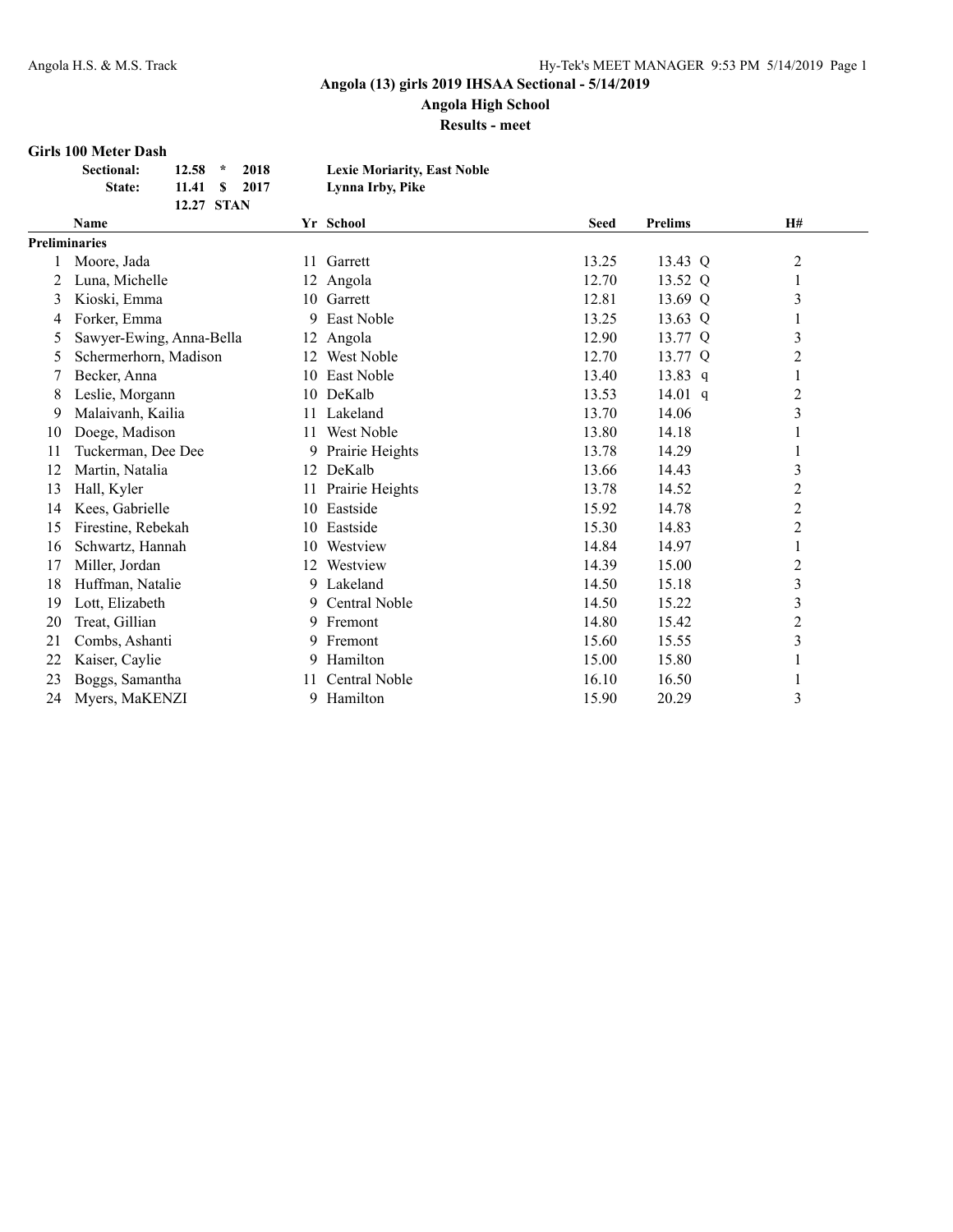**Angola High School Results - meet**

#### **Girls 100 Meter Dash**

| <b>Sectional:</b><br>State: | 2018<br>12.58<br>$\star$<br>11.41 \$ 2017<br>12.27 STAN | <b>Lexie Moriarity, East Noble</b><br>Lynna Irby, Pike |                |               |        |
|-----------------------------|---------------------------------------------------------|--------------------------------------------------------|----------------|---------------|--------|
| Name                        |                                                         | Yr School                                              | <b>Prelims</b> | <b>Finals</b> | Points |

|               | глание                     | 11 эсноог     | 1 генив | т шаіз | т опиз |
|---------------|----------------------------|---------------|---------|--------|--------|
| <b>Finals</b> |                            |               |         |        |        |
|               | Schermerhorn, Madison      | 12 West Noble | 13.77   | 13.13  | 10     |
|               | Luna, Michelle             | 12 Angola     | 13.52   | 13.20  | 8      |
| 3             | Forker, Emma               | 9 East Noble  | 13.63   | 13.39  | 6      |
|               | 4 Kioski, Emma             | 10 Garrett    | 13.69   | 13.43  |        |
|               | 5 Sawyer-Ewing, Anna-Bella | 12 Angola     | 13.77   | 13.45  | 4      |
| 6.            | Moore, Jada                | 11 Garrett    | 13.43   | 13.49  |        |
|               | Becker, Anna               | 10 East Noble | 13.83   | 13.79  |        |
|               | Leslie, Morgann            | 10 DeKalb     | 14.01   | 13.97  |        |
|               |                            |               |         |        |        |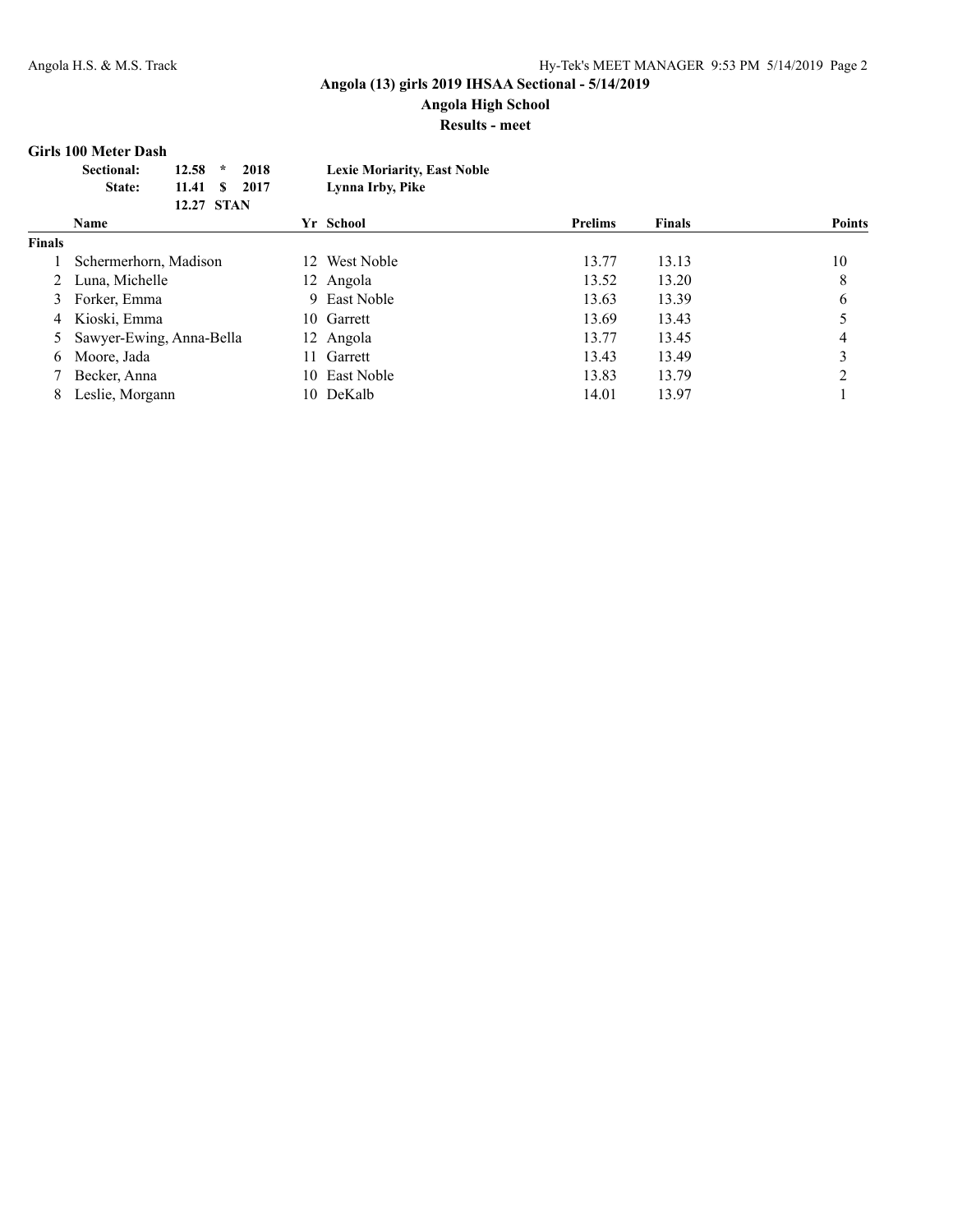## **Angola High School**

**Results - meet**

#### **Girls 200 Meter Dash**

| <b>Sectional:</b> | $25.84$ *  | 2018          | <b>Lexie Moriarity, East Noble</b>  |
|-------------------|------------|---------------|-------------------------------------|
| State:            |            | 23.12 \$ 1986 | <b>Maicel Malone, North Central</b> |
|                   | 25.17 STAN |               |                                     |

|               | Name                     |     | Yr School     | <b>Seed</b> | <b>Prelims</b> | H#             |
|---------------|--------------------------|-----|---------------|-------------|----------------|----------------|
| Preliminaries |                          |     |               |             |                |                |
|               | Forker, Emma             | 9.  | East Noble    | 27.60       | 27.73 Q        | $\mathbf{I}$   |
|               | Sawyer-Ewing, Anna-Bella |     | 12 Angola     | 26.90       | 27.94 Q        | 3              |
| 3             | Schermerhorn, Madison    | 12  | West Noble    | 26.50       | 28.33 Q        | 2              |
| 4             | Ernsberger, Aleka        | 11. | Westview      | 26.33       | 27.90 Q        |                |
| 5             | Rhoades, Lexy            | 12. | East Noble    | 28.33       | 28.45 Q        | 3              |
| 6             | Luna, Michelle           | 12  | Angola        | 26.90       | 28.85 Q        | $\overline{2}$ |
|               | Kelley, Bethany          | 12  | DeKalb        | 28.80       | $28.83$ q      | 3              |
| 8             | Speice, Tia              | 10  | Garrett       | 29.10       | 28.88 q        |                |
| 9             | Malaivanh, Kailia        | 11- | Lakeland      | 29.40       | 29.49          | 3              |
| 10            | Yates, Madison           |     | 9 West Noble  | 28.00       | 29.55          | 2              |
| 11            | Kees, Gabrielle          | 10. | Eastside      | 27.32       | 29.60          |                |
| 12            | Leslie, Morgann          |     | 10 DeKalb     | 28.90       | 29.64          | 2              |
| 13            | Rettig, Brooklynn        |     | 9 Lakeland    | 30.10       | 30.73          | 2              |
| 14            | Schwartz, Hannah         | 10- | Westview      | 30.66       | 30.81          |                |
| 15            | Wichman, Erin            | 11  | Garrett       | 31.15       | 31.27          | $\overline{c}$ |
| 16            | Treat, Gillian           |     | 9 Fremont     | 30.40       | 31.61          | -1             |
| 17            | Lott, Elizabeth          | 9.  | Central Noble | 31.20       | 31.69          | $\mathfrak{Z}$ |
| 18            | Schlottman, Kayln        | 9.  | Fremont       | 33.10       | 32.59          | 3              |
| 19            | Dewitt, Kieandra         | 9.  | Central Noble | 32.30       | 34.42          |                |
| 20            | Myers, MaKENZI           | 9.  | Hamilton      | 43.04       | 43.20          | $\overline{c}$ |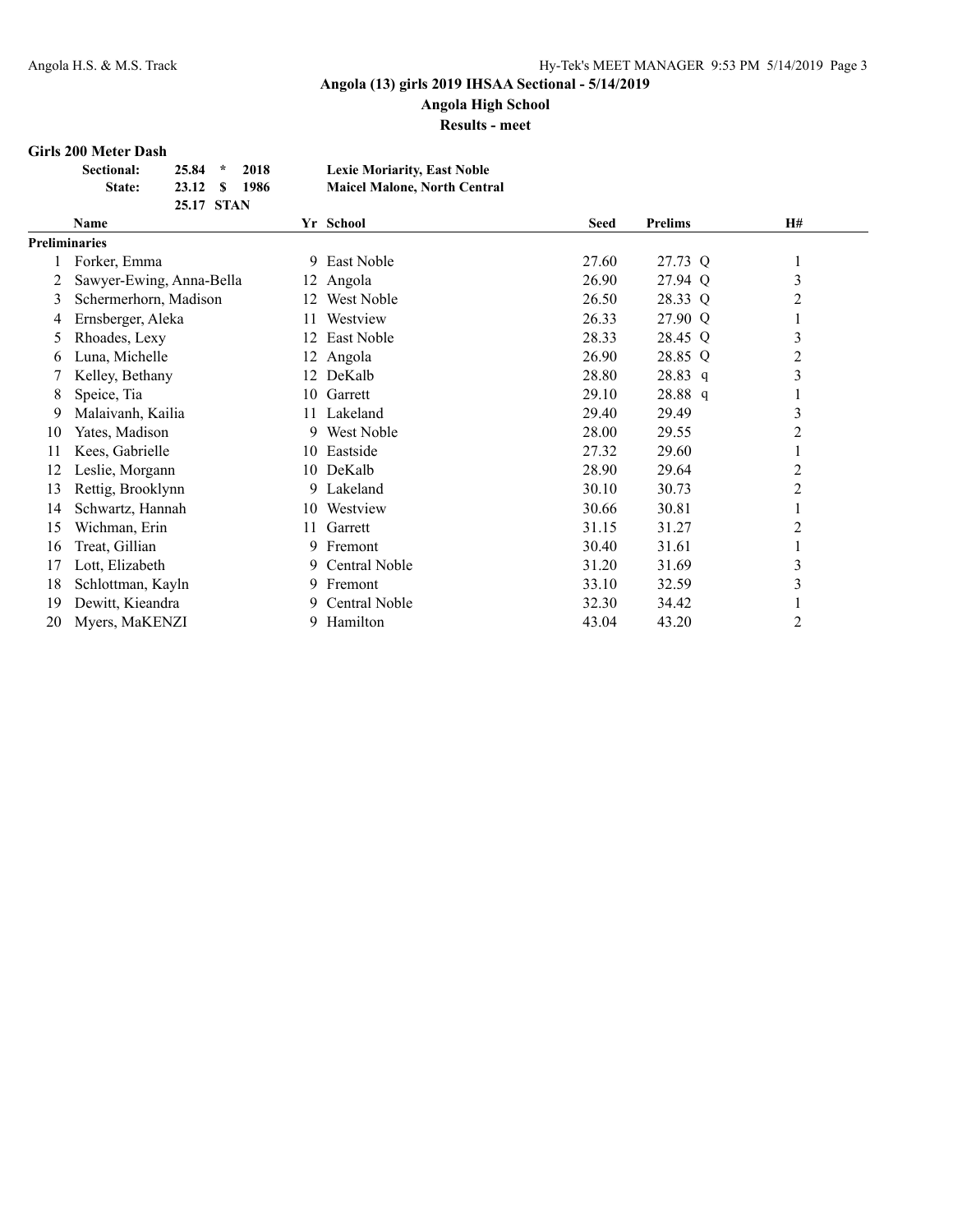# **Angola High School**

**Results - meet**

#### **Girls 200 Meter Dash**

| <b>Sectional:</b> | 25.84      | 2018<br>$\mathcal{R}$ | <b>Lexie Moriarity, East Noble</b>  |
|-------------------|------------|-----------------------|-------------------------------------|
| State:            | 23.12 S    | - 1986                | <b>Maicel Malone, North Central</b> |
|                   | 25.17 STAN |                       |                                     |

|               | <b>Name</b>                | Yr School       | <b>Prelims</b> | <b>Finals</b> | <b>Points</b> |
|---------------|----------------------------|-----------------|----------------|---------------|---------------|
| <b>Finals</b> |                            |                 |                |               |               |
|               | Ernsberger, Aleka          | Westview<br>11. | 27.90          | 26.33         | 10            |
|               | 2 Schermerhorn, Madison    | 12 West Noble   | 28.33          | 26.47         | 8             |
|               | 3 Luna, Michelle           | 12 Angola       | 28.85          | 26.85         | 6             |
|               | 4 Sawyer-Ewing, Anna-Bella | 12 Angola       | 27.94          | 26.92         |               |
|               | 5 Forker, Emma             | 9 East Noble    | 27.73          | 27.32         |               |
|               | 6 Rhoades, Lexy            | 12 East Noble   | 28.45          | 28.83         |               |
|               | Speice, Tia                | 10 Garrett      | 28.88          | 28.84         |               |
|               | 8 Kelley, Bethany          | 12 DeKalb       | 28.83          | 28.96         |               |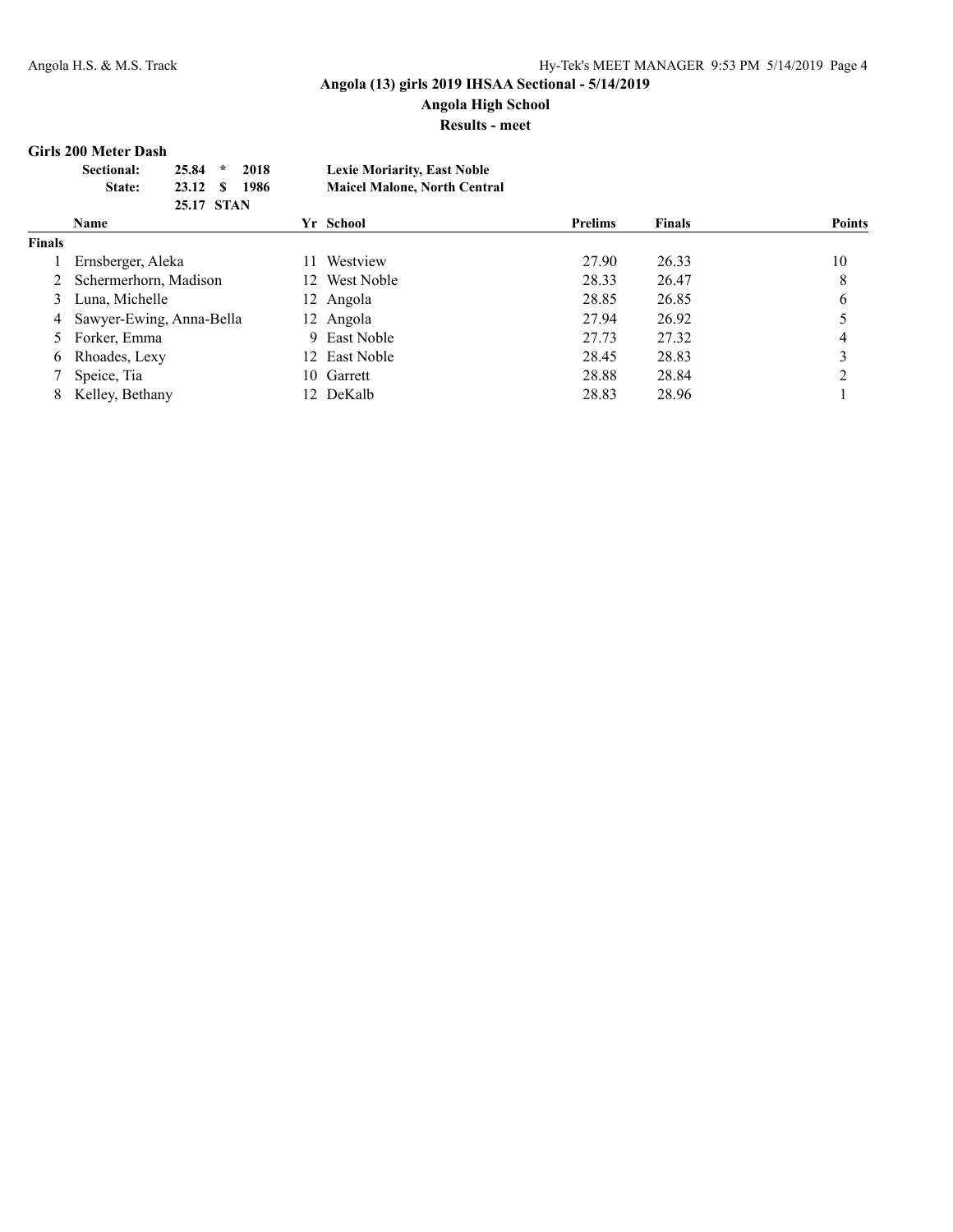## **Angola High School**

**Results - meet**

#### **Girls 400 Meter Dash**

| <b>Sectional:</b> | $57.67$ * |            | 2009  | <b>Skyler Carpenter, Westview</b>   |
|-------------------|-----------|------------|-------|-------------------------------------|
| <b>State:</b>     | 52.42 S   |            | -1986 | <b>Maicel Malone, North Central</b> |
|                   |           | 57.38 STAN |       |                                     |

|               | Name                      |     | Yr School  | <b>Seed</b> | <b>Finals</b> | <b>H#</b>      | Points        |
|---------------|---------------------------|-----|------------|-------------|---------------|----------------|---------------|
| <b>Finals</b> |                           |     |            |             |               |                |               |
|               | Ernsberger, Aleka         |     | Westview   | 59.97       | 59.21         | 3              | 10            |
|               | Kuhn, Samantha            |     | Fremont    | 1:01.00     | 1:01.57       | 3              | 8             |
| 3             | Mast, Lillian             | 10  | West Noble | 1:03.70     | 1:01.92       | 3              | 6             |
| 4             | Brock, Erika              |     | Eastside   | 1:01.56     | 1:03.33       | 3              | $\mathcal{D}$ |
| 5             | Armstrong, Natalie        | 9   | Garrett    | 1:04.51     | 1:03.38       | 3              | 4             |
| 6             | Rummel, Olivia            |     | East Noble | 1:04.24     | 1:05.26       | 3              | 3             |
|               | Kelley, Bethany           | 12  | DeKalb     | 1:04.07     | 1:05.55       | 3              | 2             |
| 8             | Michael, Grace            | 9   | Angola     | 1:09.00     | 1:06.25       | 2              |               |
| 9             | Loera, Alondra            | 9   | East Noble | 1:06.00     | 1:06.64       | 3              |               |
| 9             | Kees, Gabrielle           | 10  | Eastside   | 1:08.56     | 1:06.64       | 2              |               |
| 11            | Baver, Ella               | 10  | Garrett    | 1:08.90     | 1:07.47       | $\overline{c}$ |               |
| 12            | Rettig, Brooklynn         | 9.  | Lakeland   | 1:08.30     | 1:08.17       | 2              |               |
| 13            | Haro, Stephanie           | 12  | West Noble | 1:07.90     | 1:08.43       | 2              |               |
| 14            | Lockwood, Brooke-Destinee | 12  | DeKalb     | 1:09.03     | 1:08.55       | $\overline{2}$ |               |
| 15            | Lantz, Lavinnia           | 11. | Westview   | 1:09.73     | 1:10.79       |                |               |
| 16            | Schaeffer, Braxton        | 10  | Fremont    | 1:07.00     | 1:16.13       | $\overline{2}$ |               |
| 17            | Granados, Daniela         | 9.  | Lakeland   | 1:22.91     | 1:20.58       |                |               |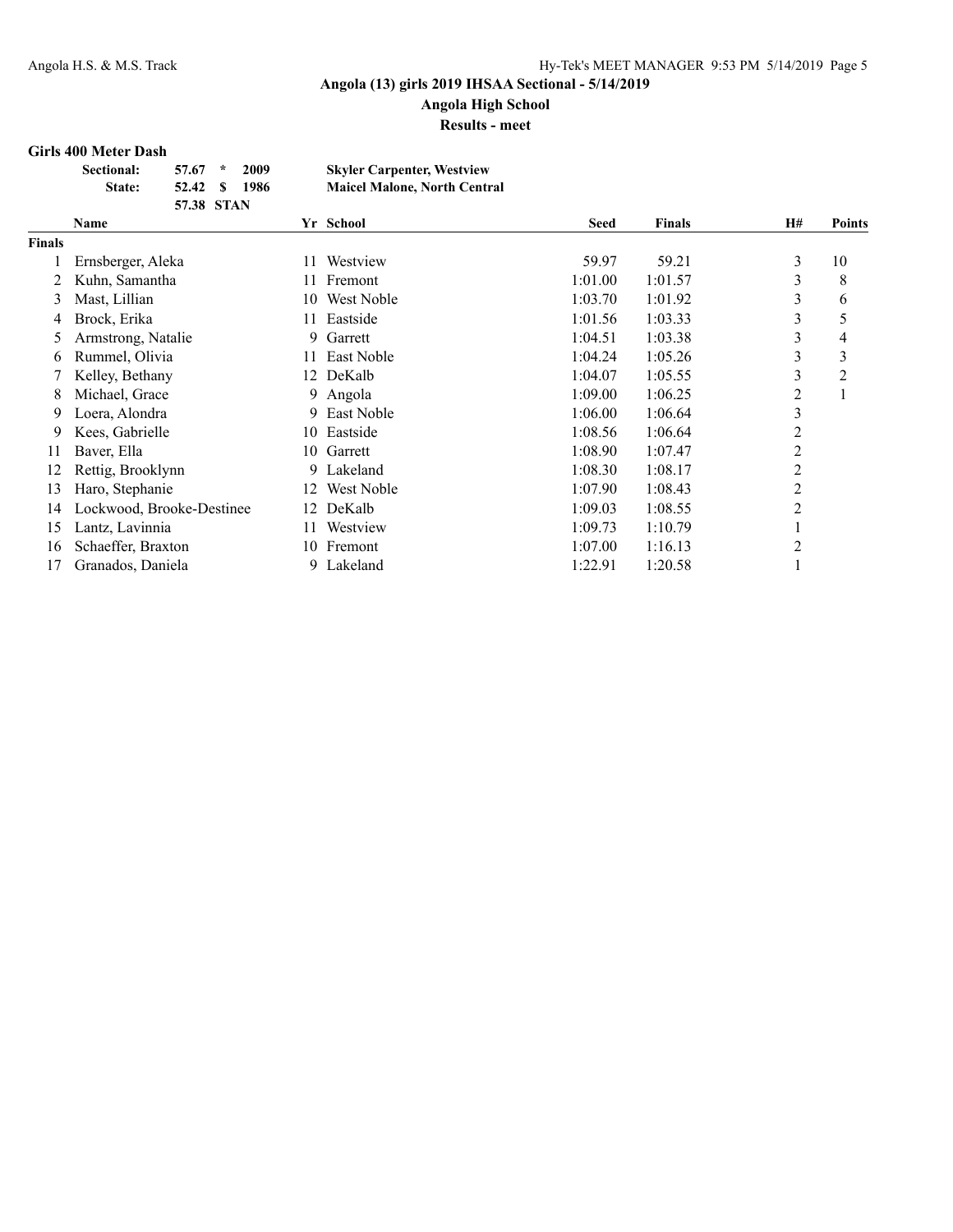**Angola High School Results - meet**

## **Girls 800 Meter Run**

| 119 000 1110001 10011 |                 |      |                                 |
|-----------------------|-----------------|------|---------------------------------|
| Sectional:            | $2:18.37$ *     | 1995 | Carrie Sheffield, Angola        |
| <b>State:</b>         | 2:07.91 \$ 2013 |      | <b>Brittany Neeley, Eastern</b> |
|                       | 2:16.24 STAN    |      |                                 |

|        | Name                |    | Yr School          | <b>Seed</b> | <b>Finals</b> | <b>H#</b>      | <b>Points</b>  |
|--------|---------------------|----|--------------------|-------------|---------------|----------------|----------------|
| Finals |                     |    |                    |             |               |                |                |
|        | Biernat, Samantha   | 11 | Angola             | 2:34.20     | 2:25.31       | 2              | 10             |
| 2      | Smolinske, Olivia   | 12 | East Noble         | 2:32.40     | 2:34.71       | 2              | 8              |
| 3      | Placencia, Valencia | 10 | Garrett            | 2:40.30     | 2:34.81       | 2              | 6              |
| 4      | Weaver, Sydney      | 12 | Garrett            | 2:37.70     | 2:36.03       | 2              | 5              |
| 5      | Weng, Erin          | 9. | East Noble         | 2:39.20     | 2:39.59       | 2              | 4              |
| 6      | Shoemaker, Erin     | 10 | West Noble         | 2:43.00     | 2:41.24       | 2              | 3              |
|        | Wallen, Megan       | 10 | West Noble         | 2:50.00     | 2:47.50       |                | $\overline{c}$ |
| 8      | McMahon, Rosamaria  | 10 | Westview           | 2:46.16     | 2:47.60       | 2              |                |
| 9      | Firestine, Rebekah  |    | 10 Eastside        | 2:48.56     | 2:49.04       | 2              |                |
| 10     | Roberts, Samantha   |    | 10 Prairie Heights | 2:57.20     | 2:51.61       |                |                |
| 11     | Gowthrop, Makala    |    | 10 Angola          | 2:38.50     | 2:52.55       | $\overline{2}$ |                |
| 12     | Kohlheim, Samantha  | 12 | Westview           | 2:54.66     | 2:55.46       |                |                |
| 13     | Stump, Viktojia     | 9. | Central Noble      | 2:58.00     | 3:01.29       | 2              |                |
| 14     | Munoz, Claudia      | 11 | Lakeland           | 3:01.53     | 3:02.08       |                |                |
| 15     | Runge, Autumn       | 11 | DeKalb             | 3:18.00     | 3:06.72       |                |                |
| 16     | Benbow, Olivia      | 9. | DeKalb             | 3:10.00     | 3:08.84       |                |                |
| 17     | Barker, Kaeden      | 11 | Fremont            | 3:03.00     | 3:13.53       |                |                |
| 18     | Sines, Jama         |    | 10 Lakeland        | 3:45.90     | 3:43.23       |                |                |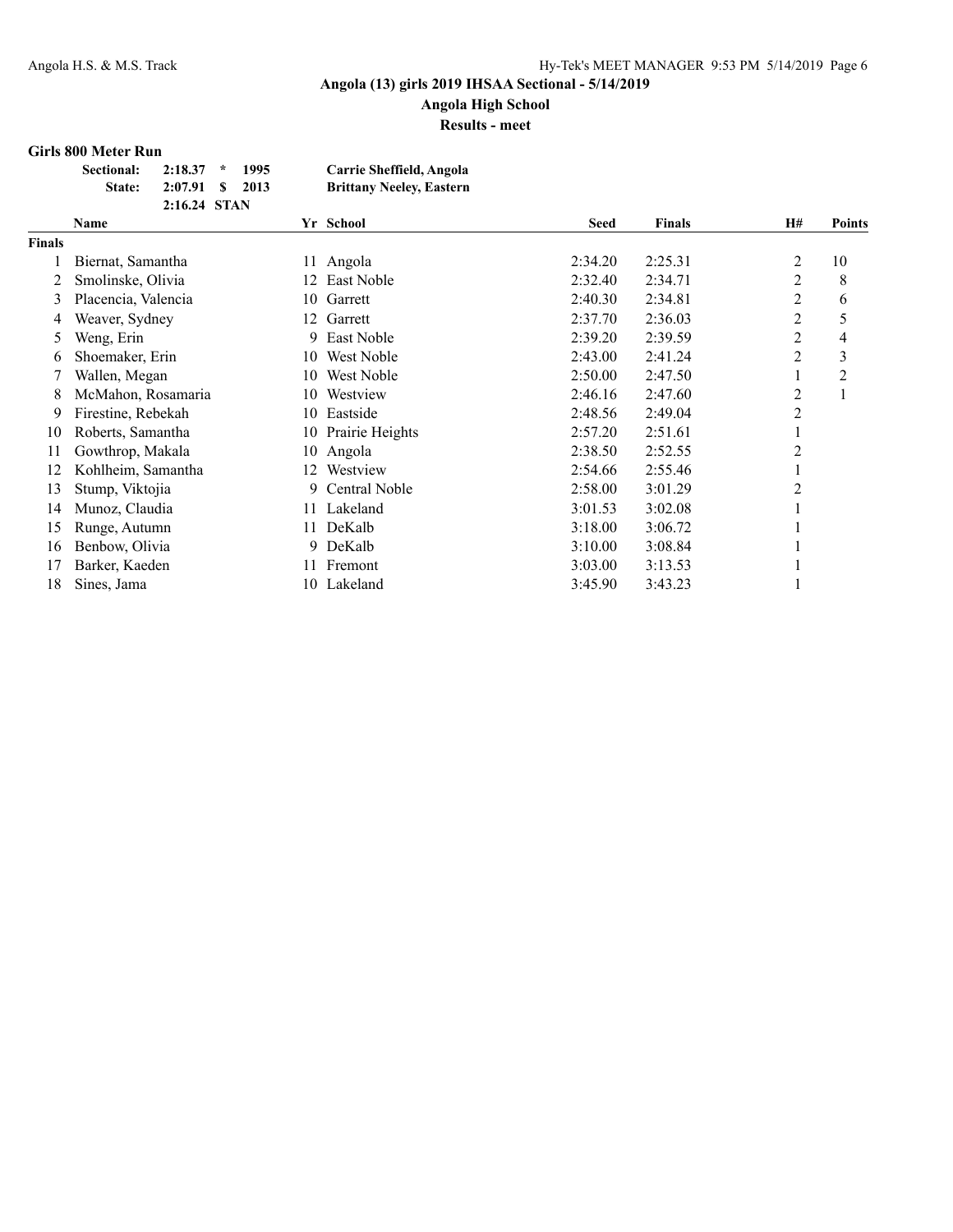### **Angola (13) girls 2019 IHSAA Sectional - 5/14/2019 Angola High School**

**Results - meet**

#### **Girls 1600 Meter Run**

| <b>Sectional:</b> | $4:56.00$ *     | 1996 | <b>Amy Yoder, East Noble</b>        |
|-------------------|-----------------|------|-------------------------------------|
| <b>State:</b>     | 4:43.46 \$ 2011 |      | <b>Waverly Neer, Culver Academy</b> |
|                   | 5:02.82 STAN    |      |                                     |

|               | Name               |     | Yr School         | <b>Seed</b> | <b>Finals</b> | <b>Points</b> |
|---------------|--------------------|-----|-------------------|-------------|---------------|---------------|
| <b>Finals</b> |                    |     |                   |             |               |               |
|               | McCulloch, Kayla   | 12  | East Noble        | 5:31.00     | 5:33.01       | 10            |
|               | Clemens, Taylor    | 11  | Angola            | 5:46.00     | 5:40.00       | 8             |
| 3             | Blum, Hannah       | 9   | Angola            | 5:55.00     | 5:45.56       | 6             |
| 4             | Chrisman, April    |     | 12 Lakeland       | 5:50.23     | 5:50.83       |               |
| 5             | Steele, Allison    |     | 9 Prairie Heights | 6:14.00     | 5:55.61       | 4             |
| 6             | Wallen, Megan      | 10  | West Noble        | 6:05.00     | 6:01.73       | 3             |
|               | Parson, Thalia     | 10  | West Noble        | 6:18.00     | 6:19.74       | 2             |
| 8             | Bell, Roshelle     |     | 9 Prairie Heights | 7:05.00     | 6:20.89       |               |
| 9.            | Price, Angela      |     | 9 Central Noble   | 6:21.00     | 6:21.56       |               |
| 10            | Richards, Samantha |     | 11 East Noble     | 6:23.92     | 6:24.30       |               |
| 11            | Katie, Berlew      | 10  | Fremont           | 6:25.00     | 6:25.42       |               |
| 12            | Runge, Autumn      | 11  | DeKalb            | 6:58.00     | 6:47.56       |               |
| 13            | Barker, Kaeden     | 11. | Fremont           | 6:45.00     | 7:02.74       |               |
| 14            | Sines, Jama        |     | 10 Lakeland       | 7:41.70     | 7:40.03       |               |
| 15            | McMullen, Meghyn   |     | 9 Hamilton        | 8:13.00     | 8:17.41       |               |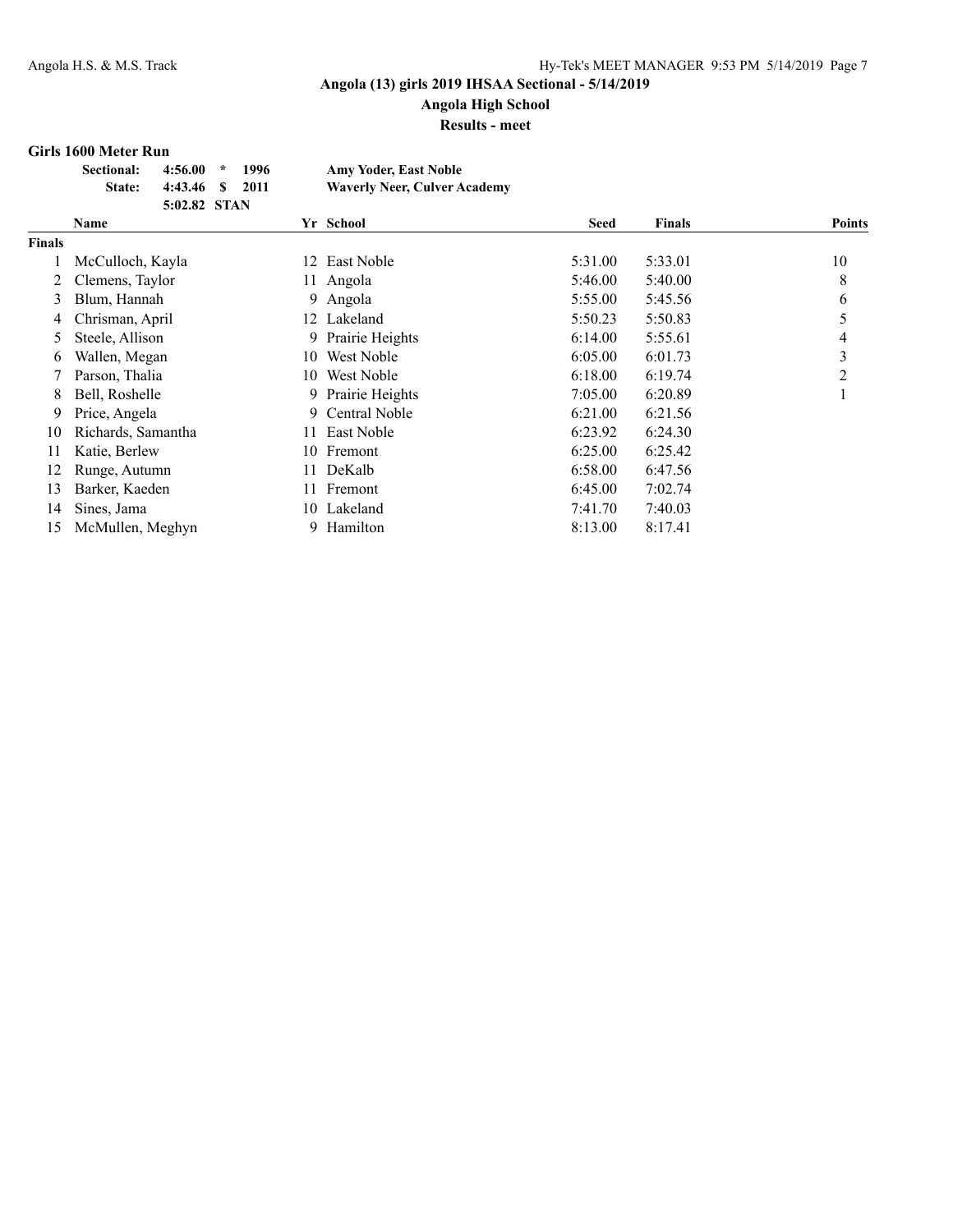**Angola High School Results - meet**

#### **Girls 3200 Meter Run**

| Sectional: 10:50.56 * |                         | 2018 | <b>Tyler Schwartz, DeKalb</b> |
|-----------------------|-------------------------|------|-------------------------------|
|                       | State: 10:11.20 \$ 2015 |      | Anna Rohrer, Mishawaka        |
|                       | 10:51.59 STAN           |      |                               |

|        | Name                    |      | Yr School         | Seed     | <b>Finals</b> | <b>Points</b>  |
|--------|-------------------------|------|-------------------|----------|---------------|----------------|
| Finals |                         |      |                   |          |               |                |
|        | McCulloch, Kayla        | 12   | East Noble        | 11:43.00 | 11:57.02      | 10             |
|        | Winebrenner, Riley      |      | 10 DeKalb         | 12:22.42 | 12:09.65      | 8              |
| 3      | Clemens, Taylor         |      | 11 Angola         | 12:03.00 | 12:18.05      | 6              |
| 4      | Schmucker, Grace        | 11.  | Fremont           | 12:30.00 | 12:22.27      |                |
| 5      | Murillo-Rivera, Yarency | 11 - | West Noble        | 12:25.00 | 12:30.85      | 4              |
| 6      | Blum, Hannah            |      | 9 Angola          | 12:26.00 | 12:47.17      | 3              |
|        | Chrisman, April         |      | 12 Lakeland       | 12:44.23 | 12:59.76      | $\mathfrak{D}$ |
| 8      | Steele, Allison         |      | 9 Prairie Heights | 13:15.70 | 13:07.03      |                |
| 9      | Fry, Deann              |      | 10 Westview       | 13:16.00 | 13:10.39      |                |
| 10     | Malcolm, Madilyn        | 10.  | Garrett           | 12:52.00 | 13:17.17      |                |
| 11     | Foreman, Gabrielle      | 11-  | West Noble        | 13:25.00 | 13:30.02      |                |
| 12     | McAlister, Alivya       |      | 9 East Noble      | 13:57.40 | 14:03.29      |                |
| 13     | Guzman, Monica          |      | 9 Lakeland        | 14:09.08 | 14:16.20      |                |
| 14     | Bell, Roshelle          |      | 9 Prairie Heights | 15:54.00 | 14:57.17      |                |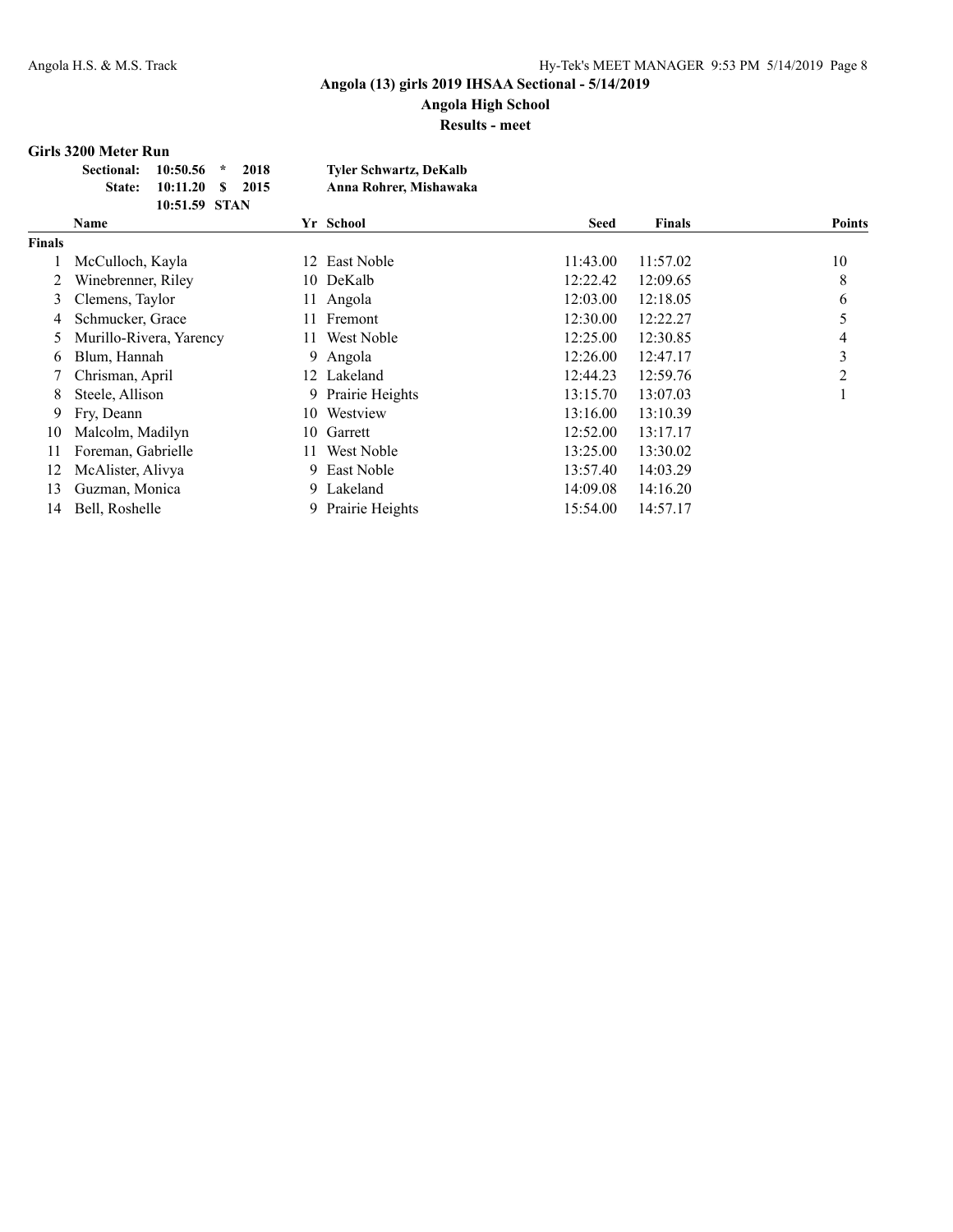**Angola High School**

**Results - meet**

#### **Girls 100 Meter Hurdles**

| <b>Sectional:</b> | $14.31 *$         | 2012 | <b>Skyler Carpenter, Westview</b>       |
|-------------------|-------------------|------|-----------------------------------------|
| <b>State:</b>     | 13.93 S           | 2018 | <b>Destiny Washington, Lake Central</b> |
|                   | <b>15.00 STAN</b> |      |                                         |

|                      | Name                  |     | Yr School       | <b>Seed</b> | <b>Prelims</b> | <b>H#</b>      |
|----------------------|-----------------------|-----|-----------------|-------------|----------------|----------------|
| <b>Preliminaries</b> |                       |     |                 |             |                |                |
|                      | Brock, Erika          | 11  | Eastside        | 16.38       | 17.21 Q        | $\mathbf{I}$   |
|                      | Jordan, Ashton        | 10  | East Noble      | 16.96       | 17.21 Q        | 3              |
| 3                    | Malone, Jaycee        | 10  | Prairie Heights | 16.53       | 17.37 Q        | 2              |
| 4                    | Rodriguez Lugo, Laura | 12  | Angola          | 16.90       | 17.42 Q        | $\mathfrak{Z}$ |
| 5                    | Kessler, Sullivan     | 10. | Eastside        | 17.20       | 17.67 Q        | 2              |
| 6                    | Maley, Mariah         | 10  | East Noble      | 17.43       | 17.79 Q        |                |
|                      | Scigouski, Samantha   | 11  | Lakeland        | 17.90       | $17.95$ q      | 3              |
| 8                    | Thomas, Kylie         | 11  | Angola          | 17.90       | 18.08 q        | 3              |
| 9                    | Baer, Jordan          | 9.  | Garrett         | 17.95       | 18.19          |                |
| 10                   | Springer, Alayna      | 9.  | Prairie Heights | 17.63       | 18.44          | 2              |
| 11                   | Detcher, Libbey       | 12  | Garrett         | 17.94       | 18.48          | $\overline{2}$ |
| 12                   | Spencer, Amber        | 10  | Central Noble   | 17.60       | 19.17          | $\bf{l}$       |
| 13                   | Haro, Yesenia         | 11  | West Noble      | 19.20       | 19.28          | 2              |
| 14                   | Spade, Kaylee         | 10  | DeKalb          | 19.70       | 19.97          | $\overline{2}$ |
| 15                   | Mullett, Ashley       | 11  | Westview        | 19.39       | 20.50          | 3              |
| 16                   | Yates, Madison        | 9.  | West Noble      | 19.10       | 20.54          |                |
| 17                   | Tilford, Annaliese    | 9.  | Lakeland        | 19.60       | 20.83          | 3              |
| 18                   | Schaeffer, Braxton    |     | 10 Fremont      | 21.10       | 21.28          |                |
| 19                   | Rogers, Allyssa       | 9.  | Central Noble   | 21.20       | 21.36          |                |
| 20                   | Combs, Ashanti        | 9.  | Fremont         | 22.63       | 22.43          | $\overline{c}$ |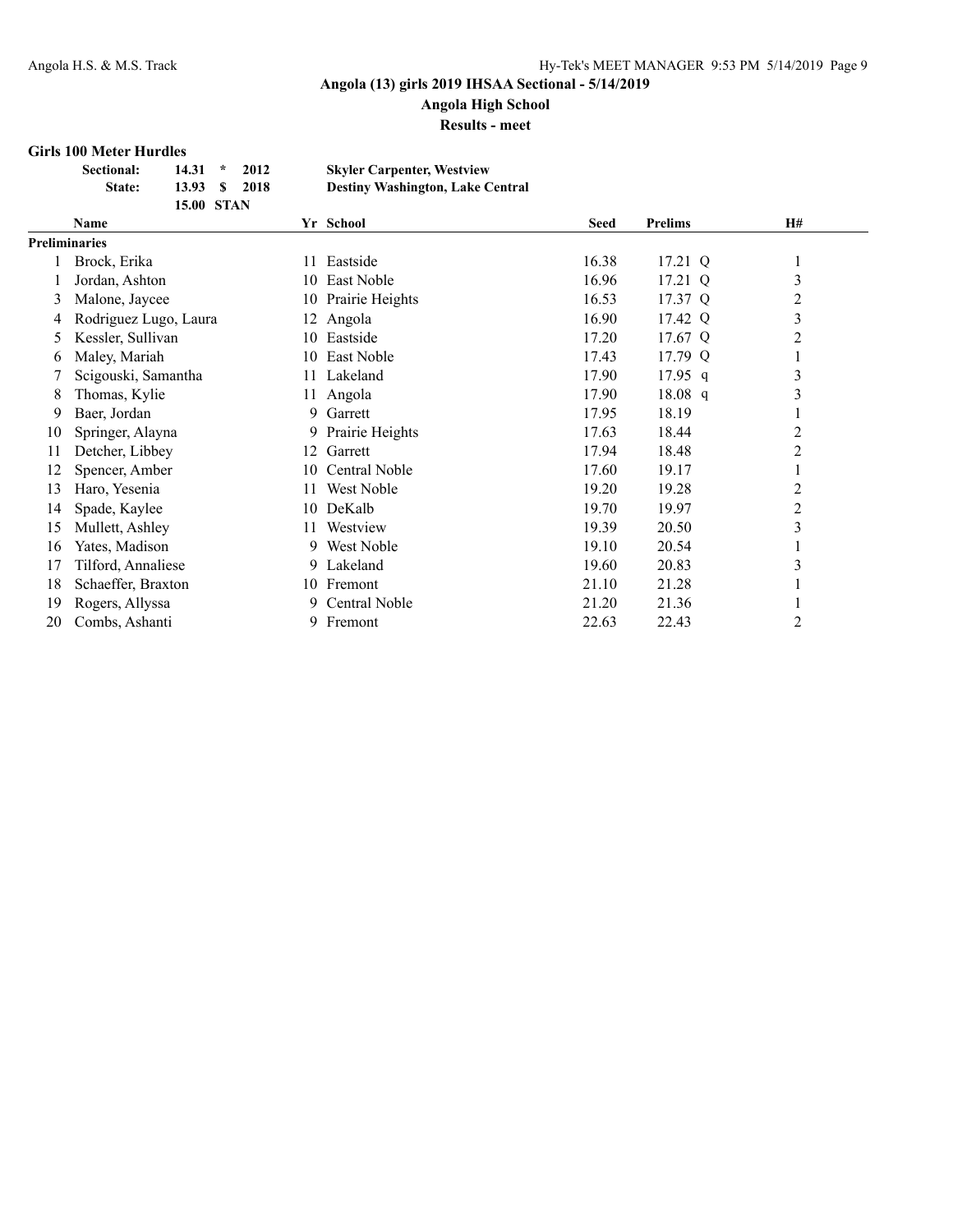**Angola High School**

#### **Results - meet**

#### **Girls 100 Meter Hurdles**

| Sectional:    | 2012<br>$14.31 *$ | <b>Skyler Carpenter, Westview</b>       |
|---------------|-------------------|-----------------------------------------|
| <b>State:</b> | 2018<br>13.93 S   | <b>Destiny Washington, Lake Central</b> |
|               | <b>15.00 STAN</b> |                                         |

|               | Name                    | Yr School          | <b>Prelims</b> | Finals | <b>Points</b> |
|---------------|-------------------------|--------------------|----------------|--------|---------------|
| <b>Finals</b> |                         |                    |                |        |               |
|               | Brock, Erika            | Eastside<br>11     | 17.21          | 16.00  | 10            |
|               | 2 Rodriguez Lugo, Laura | 12 Angola          | 17.42          | 16.49  | 8             |
| 3             | Jordan, Ashton          | East Noble<br>10.  | 17.21          | 16.76  | 6             |
|               | 4 Malone, Jaycee        | 10 Prairie Heights | 17.37          | 16.89  |               |
|               | 5 Kessler, Sullivan     | Eastside<br>10-    | 17.67          | 17.48  | 4             |
| 6             | Maley, Mariah           | East Noble<br>10.  | 17.79          | 17.56  |               |
|               | Thomas, Kylie           | Angola<br>11       | 18.08          | 17.76  |               |
|               | Scigouski, Samantha     | Lakeland           | 17.95          | 17.97  |               |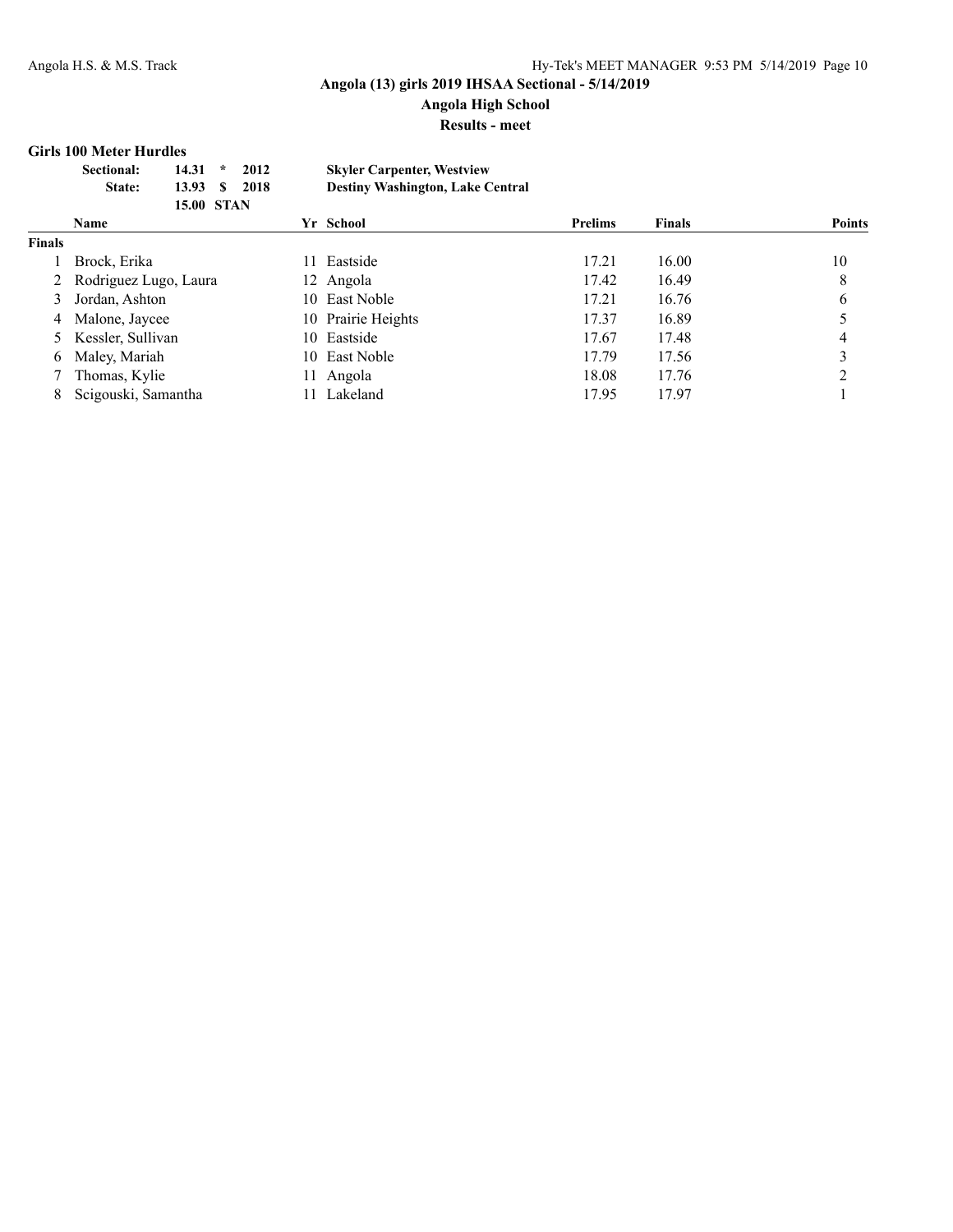**Angola High School Results - meet**

#### **Girls 300 Meter Hurdles**

| <b>Sectional:</b> | 43.57      | $\star$ | 2010 | <b>Skyler Carpenter, Westview</b> |
|-------------------|------------|---------|------|-----------------------------------|
| <b>State:</b>     | 41.36 S    |         | 2014 | <b>Symone Black, Concordia</b>    |
|                   | 45.32 STAN |         |      |                                   |

|        | Name                  |     | Yr School       | <b>Seed</b> | <b>Finals</b> | <b>H#</b>      | <b>Points</b>  |
|--------|-----------------------|-----|-----------------|-------------|---------------|----------------|----------------|
| Finals |                       |     |                 |             |               |                |                |
|        | Rodriguez Lugo, Laura | 12  | Angola          | 47.60       | 47.14         | 3              | 10             |
|        | Henning, Hannah       | 12. | East Noble      | 48.46       | 48.83         | 3              | 8              |
| 3      | Maley, Mariah         | 10  | East Noble      | 50.54       | 49.69         | 3              | 6              |
| 4      | Malone, Jaycee        | 10  | Prairie Heights | 51.33       | 50.25         | 3              | 5              |
| 5      | Spencer, Amber        | 10  | Central Noble   | 52.60       | 51.00         | $\overline{2}$ | 4              |
| 6      | Kessler, Sullivan     | 10. | Eastside        | 51.67       | 51.26         | 3              | 3              |
|        | Smith, Jazmyn         | 9.  | West Noble      | 52.20       | 51.73         | 3              | $\overline{2}$ |
| 8      | Scigouski, Samantha   | 11  | Lakeland        | 52.50       | 51.77         | 3              | 1              |
| 9      | Geiger, Brittney      | 9.  | Eastside        | 58.32       | 51.98         | $\overline{2}$ |                |
| 10     | Springer, Alayna      | 9.  | Prairie Heights | 53.49       | 52.45         | $\overline{2}$ |                |
| 11     | Eash, Penelope        | 9.  | Westview        | 52.21       | 52.51         | 3              |                |
| 12     | Close, Cassidy        | 10  | Angola          | 59.20       | 54.86         |                |                |
| 13     | Haro, Yesenia         | 11  | West Noble      | 55.10       | 55.04         | 2              |                |
| 14     | Detcher, Libbey       | 12  | Garrett         | 56.10       | 55.66         | $\overline{c}$ |                |
| 15     | Lee, Claudia          | 10  | Garrett         | 56.79       | 57.25         | $\overline{2}$ |                |
| 16     | Mullett, Ashley       | 11  | Westview        | 58.44       | 58.14         |                |                |
| 17     | Schlottman, Kayln     | 9.  | Fremont         | 1:08.00     | 1:00.03       |                |                |
| 18     | Spade, Kaylee         | 10  | DeKalb          | 57.40       | 1:01.95       | 2              |                |
| 19     | Tilford, Annaliese    | 9.  | Lakeland        | 57.16       | 1:02.16       | $\overline{2}$ |                |
| 20     | Wesson, Sidney        | 11  | Central Noble   | 1:04.20     | 1:03.09       |                |                |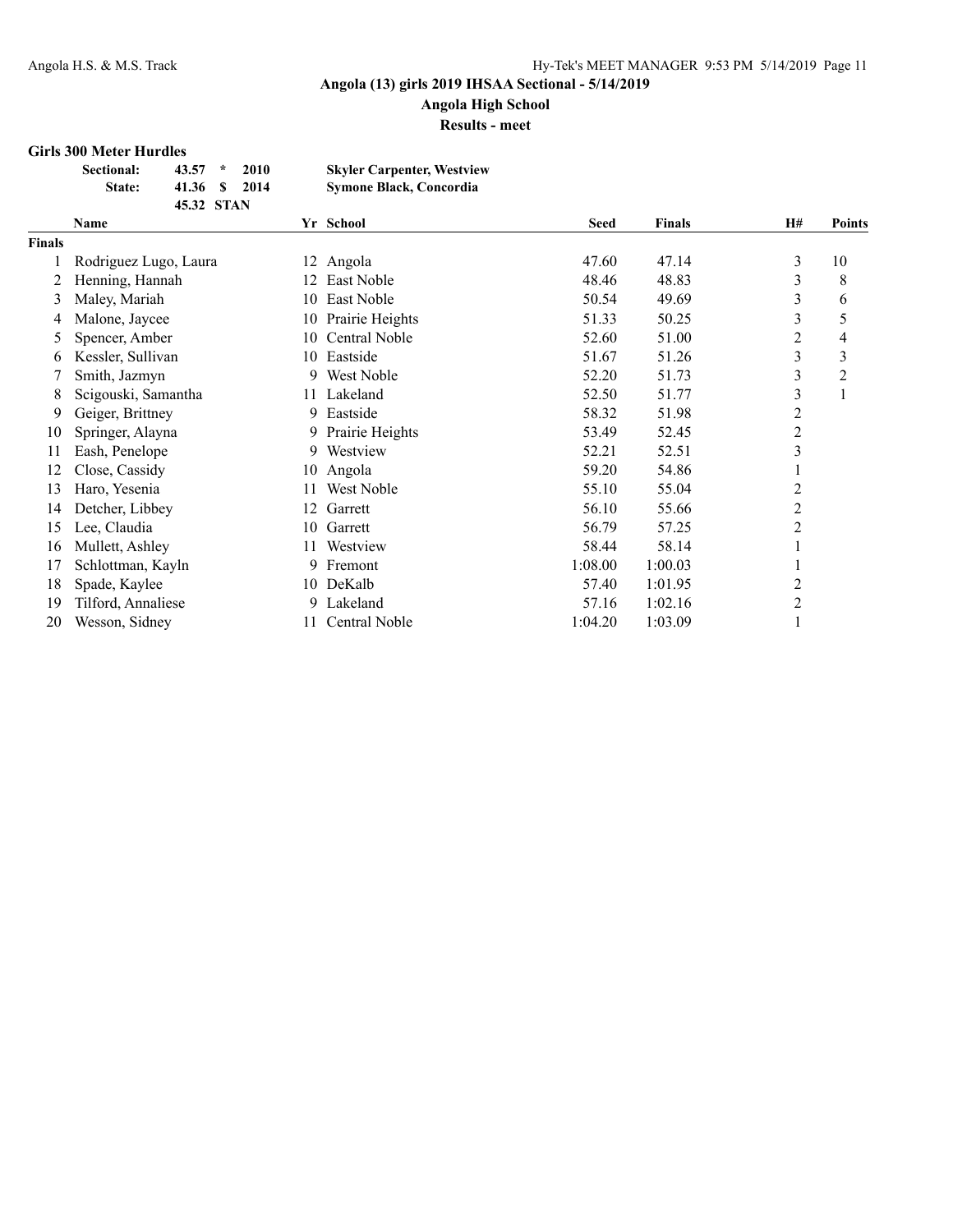## **Angola High School**

#### **Results - meet**

#### **Girls 4x100 Meter Relay**

| <b>Sectional:</b> | $50.58 * 2012$ |  |
|-------------------|----------------|--|
| State:            | 45.75 \$ 2003  |  |
|                   | 48.77 STAN     |  |

**Sectional: 50.58 \* 2012 DeKalb, DeKalb H. Gibson, G. Burris, B. Beerman, K. Kelly State: 45.75 \$ 2003 Northrop, Northrop T. Adams, L. Rox, K. Carr, Z. Robinson**

|               | <b>Team</b>               | Relay                       | <b>Seed</b>                                         | <b>Finals</b>                              | H#             | Points |
|---------------|---------------------------|-----------------------------|-----------------------------------------------------|--------------------------------------------|----------------|--------|
| <b>Finals</b> |                           |                             |                                                     |                                            |                |        |
| 1             | Angola                    |                             | 51.60                                               | $50.50*$                                   | $\overline{2}$ | 10     |
|               | 1) Almond, Ashaunti 10    | 2) Rodriguez Lugo, Laura 12 | 3) Sawyer-Ewing, Anna-Bella 12 4) Luna, Michelle 12 |                                            |                |        |
|               | 5) Michael, Grace 9       | 6) Gowthrop, Makala 10      | 7) Trine, Isabella 9                                |                                            |                |        |
| 2             | <b>East Noble</b>         |                             | 52.27                                               | 51.56                                      | $\overline{2}$ | 8      |
|               | 1) Forker, Emma 9         |                             |                                                     |                                            |                |        |
|               |                           | 2) Rhoades, Lexy 12         | 3) Henning, Hannah 12                               | 4) Becker, Anna 10<br>8) Jordan, Ashton 10 |                |        |
|               | 5) Fitzharris, Mattie 12  | 6) Carpenter, Jasmine 11    | 7) Garton, Kylie 10                                 |                                            |                |        |
| 3             | Garrett                   |                             | 52.61                                               | 51.97                                      | $\overline{c}$ | 6      |
|               | 1) Speice, Tia 10         | 2) Kioski, Emma 10          | 3) Armstrong, Natalie 9                             | 4) Moore, Jada 11                          |                |        |
|               | 5) Wichman, Erin 11       | 6) Warfield, Payton 11      |                                                     |                                            |                |        |
| 4             | DeKalb                    |                             | 55.10                                               | 53.59                                      | $\overline{2}$ | 5      |
|               | 1) Martin, Natalia 12     | 2) Renfrow, Krystal 11      | 3) Leslie, Morgann 10                               | 4) Allen, Jade 9                           |                |        |
| 5             | Prairie Heights           |                             | 53.47                                               | 53.60                                      | 2              | 4      |
|               | 1) Tuckerman, Dee Dee 9   | 2) Malone, Jaycee 10        | 3) Hall, Kyler 11                                   | 4) Springer, Alayna 9                      |                |        |
| 6             | <b>West Noble</b>         |                             | 54.28                                               | 54.16                                      | 2              | 3      |
|               | 1) Torres, Sherlyn 9      | 2) Smith, Jazmyn 9          | 3) Doege, Madison 11                                | 4) Yates, Madison 9                        |                |        |
|               | 5) Knox, Kirstin 12       |                             |                                                     |                                            |                |        |
| 7             | Central Noble             |                             | 55.20                                               | 55.82                                      | $\overline{2}$ | 2      |
|               | 1) Zumbrun, Kylie 11      | 2) Toner, Joslyn 10         | 3) Andrews, Lydia 10                                | 4) Spencer, Amber 10                       |                |        |
|               | 5) Lott, Elizabeth 9      |                             |                                                     |                                            |                |        |
| 8             | Westview                  |                             | 56.54                                               | 55.83                                      | 1              | 1      |
|               | 1) Miller, Jordan 12      | 2) McMahon, Rosamaria 10    | 3) Schwartz, Hannah 10                              | 4) Mullett, Ashley 11                      |                |        |
|               | 5) Lantz, Lavinnia 11     | 6) Thibos, Kiylee 10        | 7) Castillo, Samantha 10                            |                                            |                |        |
| 9             | Lakeland                  |                             | 55.20                                               | 56.33                                      | $\overline{2}$ |        |
|               | 1) Scigouski, Samantha 11 | 2) Huffman, Natalie 9       | 3) Smith, Shaylin 9                                 | 4) Malaivanh, Kailia 11                    |                |        |
|               | 5) Roose, Keirstin 10     | 6) Pohlman, Addison 11      | 7) Granados, Daniela 9                              |                                            |                |        |
| 10            | Fremont                   |                             | 59.80                                               | 59.83                                      |                |        |
|               | 1) Schlottman, Kayln 9    | 2) Schaeffer, Braxton 10    | 3) Treat, Gillian 9                                 | 4) Combs, Ashanti 9                        |                |        |
|               | 5) Friend, Jordyn 10      | 6) Crawford, Madison 10     | 7) Gutierrez, Daniela 10                            |                                            |                |        |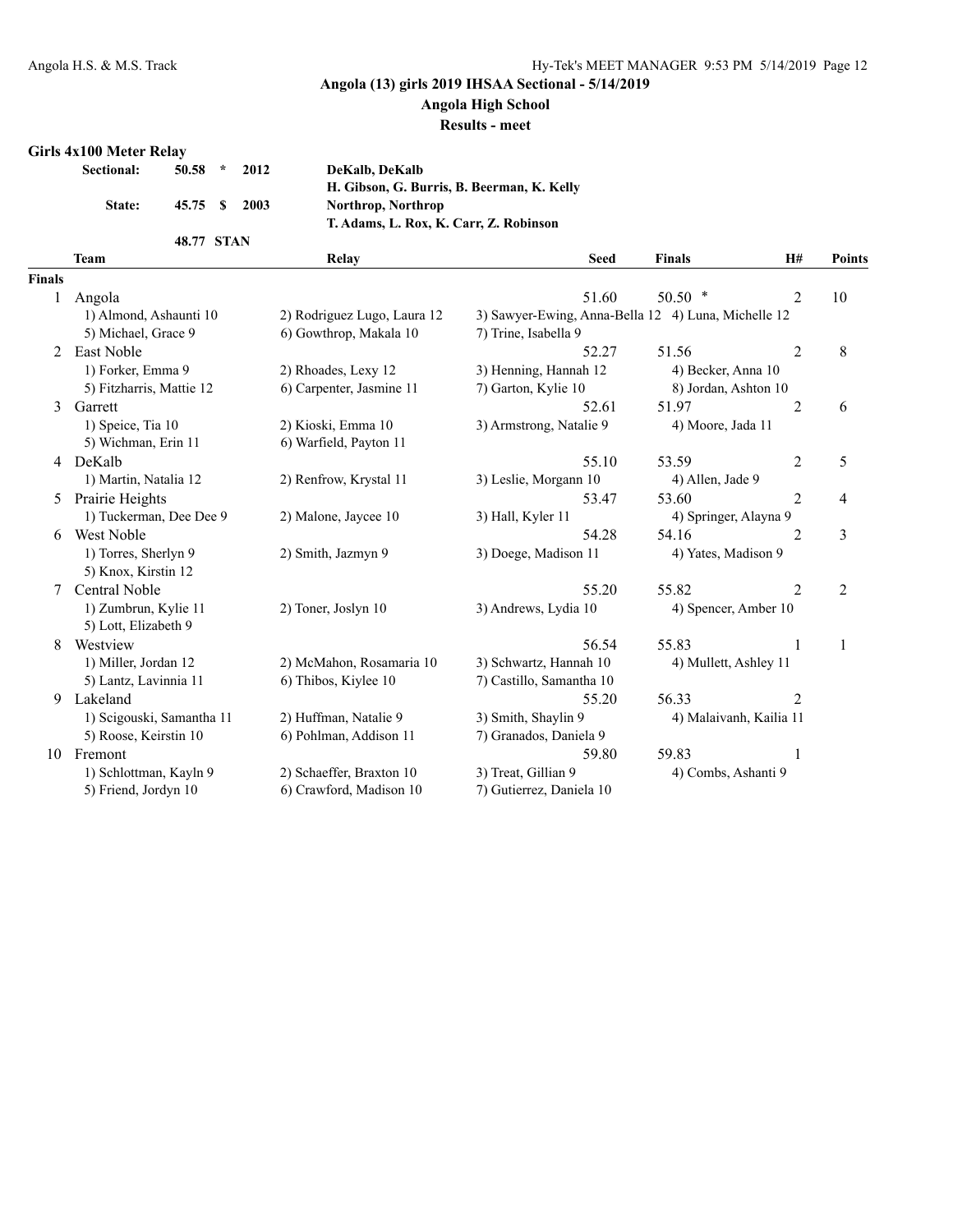### **Angola High School**

#### **Results - meet**

#### **Girls 4x400 Meter Relay**

| Sectional: 4:07.62 * 2018 |                        |  |  |
|---------------------------|------------------------|--|--|
|                           | State: 3:47.37 \$ 2011 |  |  |
|                           | .                      |  |  |

**Sectional: 4:07.62 \* 2018 East Noble, East Noble H. Hanning, K. Kline, L. Moriarity, O. Smolinske State: 3:47.37 \$ 2011 Lawrence North, Lawrence North M. Brooks, A. Franklin, A. Spencer, C. Miller**

| 3:57.25 | <b>STAN</b> |  |
|---------|-------------|--|
|         |             |  |

|               | <b>Team</b>                 | Relay                          | <b>Seed</b>                 | <b>Finals</b>                   | H#             | Points         |
|---------------|-----------------------------|--------------------------------|-----------------------------|---------------------------------|----------------|----------------|
| <b>Finals</b> |                             |                                |                             |                                 |                |                |
| 1             | Angola                      |                                | 4:15.20                     | 4:14.10                         | $\overline{2}$ | 10             |
|               | 1) Rodriguez Lugo, Laura 12 | 2) Sawyer-Ewing, Anna-Bella 12 | 3) Luna, Michelle 12        | 4) Michael, Grace 9             |                |                |
|               | 5) Gowthrop, Makala 10      | 6) Almond, Ashaunti 10         | 7) Flatt, Gracie 9          |                                 |                |                |
| 2             | East Noble                  |                                | 4:17.88                     | 4.1676                          | $\overline{2}$ | 8              |
|               | 1) Henning, Hannah 12       | 2) Becker, Anna 10             | 3) Rummel, Olivia 11        | 4) Smolinske, Olivia 12         |                |                |
|               | 5) Wilson, Aiva 10          | 6) Weng, Erin 9                | 7) Loera, Alondra 9         | 8) Maley, Mariah 10             |                |                |
| 3             | Westview                    |                                | 4:28.70                     | 4:17.04                         | $\overline{2}$ | 6              |
|               | 1) Miller, Jordan 12        | 2) Ernsberger, Aleka 11        | 3) Eash, Penelope 9         | 4) McMahon, Rosamaria 10        |                |                |
|               | 5) Castillo, Samantha 10    | 6) Schwartz, Hannah 10         | 7) Lantz, Lavinnia 11       |                                 |                |                |
| 4             | Garrett                     |                                | 4:23.00                     | 4:19.87                         | $\overline{2}$ | 5              |
|               | 1) Weaver, Sydney 12        | 2) Kioski, Emma 10             | 3) Armstrong, Natalie 9     | 4) Placencia, Valencia 10       |                |                |
|               | 5) Speice, Tia 10           | 6) Baver, Alexandra 12         | 7) Baver, Ella 10           |                                 |                |                |
| 5.            | West Noble                  |                                | 4:32.00                     | 4:20.80                         | $\overline{2}$ | 4              |
|               | 1) Haro, Stephanie 12       | 2) Mast, Lillian 10            | 3) Schermerhorn, Madison 12 | 4) Haro, Yesenia 11             |                |                |
|               | 5) Shoemaker, Erin 10       |                                |                             |                                 |                |                |
|               | 6 DeKalb                    |                                | 4:46.40                     | 4:34.92                         | $\overline{2}$ | 3              |
|               | 1) Martin, Natalia 12       | 2) Kelley, Bethany 12          | 3) Allen, Jade 9            | 4) Lockwood, Brooke-Destinee 12 |                |                |
|               | 5) Collins, Jala 10         |                                |                             |                                 |                |                |
| 7             | Prairie Heights             |                                | 4:50.50                     | 4:45.70                         |                | $\overline{2}$ |
|               | 1) Kleeberg, Hunter 9       | 2) Hoover, Sidney 10           | 3) Malone, Jaycee 10        | 4) Springer, Alayna 9           |                |                |
| 8             | Lakeland                    |                                | 5:02.00                     | 4:52.43                         |                | 1              |
|               | 1) Munoz, Claudia 11        | 2) Lewin, Ella 10              | 3) Rettig, Brooklynn 9      | 4) Scigouski, Samantha 11       |                |                |
|               | 5) Lopez, Alexia 11         | 6) Tilford, Annaliese 9        | 7) Pohlman, Addison 11      |                                 |                |                |
| 9             | Fremont                     |                                | 4:40.00                     | 5:35.30                         | $\overline{2}$ |                |
|               | 1) Schmucker, Grace 11      | 2) Katie, Berlew 10            | 3) Treat, Gillian 9         | 4) Friend, Jordyn 10            |                |                |
|               | 5) Barker, Kaeden 11        | 6) Schlottman, Kayln 9         | 7) Schaeffer, Braxton 10    | 8) Combs, Ashanti 9             |                |                |
|               | Central Noble               |                                | 4:32.00                     | <b>DNF</b>                      | $\overline{2}$ |                |
|               | 1) Zumbrun, Kylie 11        | 2) Jordan, Anna 12             | 3) Behm, Brooke 12          | 4) Leatherman, Meleah 12        |                |                |
|               | 5) Stump, Viktojia 9        | 6) Spencer, Amber 10           | 7) Price, Angela 9          |                                 |                |                |
|               |                             |                                |                             |                                 |                |                |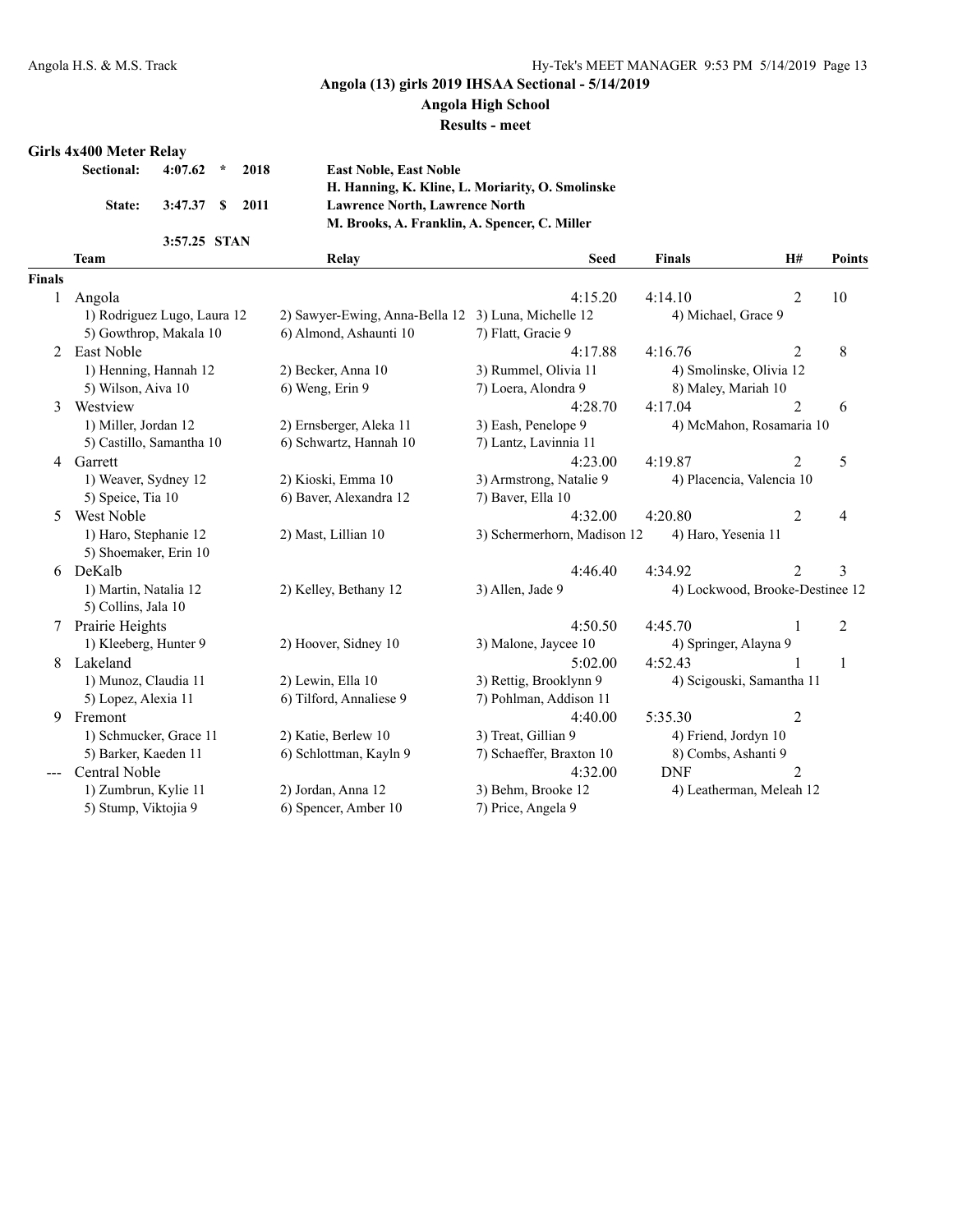### **Angola High School**

#### **Results - meet**

### **Girls 4x800 Meter Relay**

| <b>Sectional:</b> | $9:44.78$ *<br>2018 | <b>East Noble, East Noble</b>                   |
|-------------------|---------------------|-------------------------------------------------|
|                   |                     | K. Boese, K. Kline, K. McCulloch, O. Smolinske  |
| State:            | 8:53.74 \$ 2013     | Eastern, Eastern                                |
|                   |                     | J. Sprinkles, S. Wagner, Br. Neelev, Be. Neelev |
|                   | 9:24.46 STAN        |                                                 |

|               | <b>Team</b>              | Relay                     | <b>Seed</b>              | <b>Finals</b>                 | Points |
|---------------|--------------------------|---------------------------|--------------------------|-------------------------------|--------|
| <b>Finals</b> |                          |                           |                          |                               |        |
|               | East Noble               |                           | 10:31.51                 | 10:23.59                      | 10     |
|               | 1) Henning, Hannah 12    | 2) Smolinske, Olivia 12   | 3) McCulloch, Kayla 12   | 4) Weng, Erin 9               |        |
|               | 5) Loera, Alondra 9      | 6) McAlister, Alivya 9    | 7) Rummel, Olivia 11     | 8) Maley, Mariah 10           |        |
| 2             | Angola                   |                           | 10:31.00                 | 10:32.45                      | 8      |
|               | 1) Biernat, Samantha 11  | 2) Letendre, Bailey 12    | 3) Gowthrop, Makala 10   | 4) Michael, Grace 9           |        |
|               | 5) Blum, Hannah 9        | 6) Clemens, Taylor 11     | 7) Flatt, Gracie 9       |                               |        |
| 3             | Garrett                  |                           | 11:00.00                 | 10:37.14                      | 6      |
|               | 1) Armstrong, Natalie 9  | 2) Placencia, Valencia 10 | 3) Malcolm, Madilyn 10   | 4) Weaver, Sydney 12          |        |
|               | 5) Cooper, Sarah 10      | 6) Baver, Ella 10         |                          |                               |        |
| 4             | West Noble               |                           | 10:58.00                 | 10:49.59                      | 5      |
|               | 1) Shoemaker, Erin 10    | 2) Mast, Lillian 10       | 3) Haro, Stephanie 12    | 4) Murillo-Rivera, Yarency 11 |        |
|               | 5) Foreman, Gabrielle 11 | 6) Parson, Thalia 10      |                          |                               |        |
| 5.            | Central Noble            |                           | 11:30.00                 | 11:11.66                      | 4      |
|               | 1) Zumbrun, Kylie 11     | 2) Stump, Viktojia 9      | 3) Behm, Brooke 12       | 4) Price, Angela 9            |        |
| 6             | Prairie Heights          |                           | 12:36.00                 | 11:51.25                      | 3      |
|               | 1) Rathburn, Olivia 9    | 2) Roberts, Samantha 10   | 3) Steele, Allison 9     | 4) Bell, Roshelle 9           |        |
|               | Lakeland                 |                           | 12:27.52                 | 12:32.17                      | 2      |
|               | 1) Guzman, Monica 9      | 2) Munoz, Claudia 11      | 3) Lopez, Alexia 11      | 4) Lewin, Ella 10             |        |
|               | 5) Pohlman, Addison 11   | 6) Chrisman, April 12     | 7) Sines, Jama 10        |                               |        |
| 8             | DeKalb                   |                           | 12:45.00                 | 13:02.05                      |        |
|               | 1) Armey, Mia 9          | 2) Benbow, Olivia 9       | 3) Winebrenner, Riley 10 | 4) Runge, Autumn 11           |        |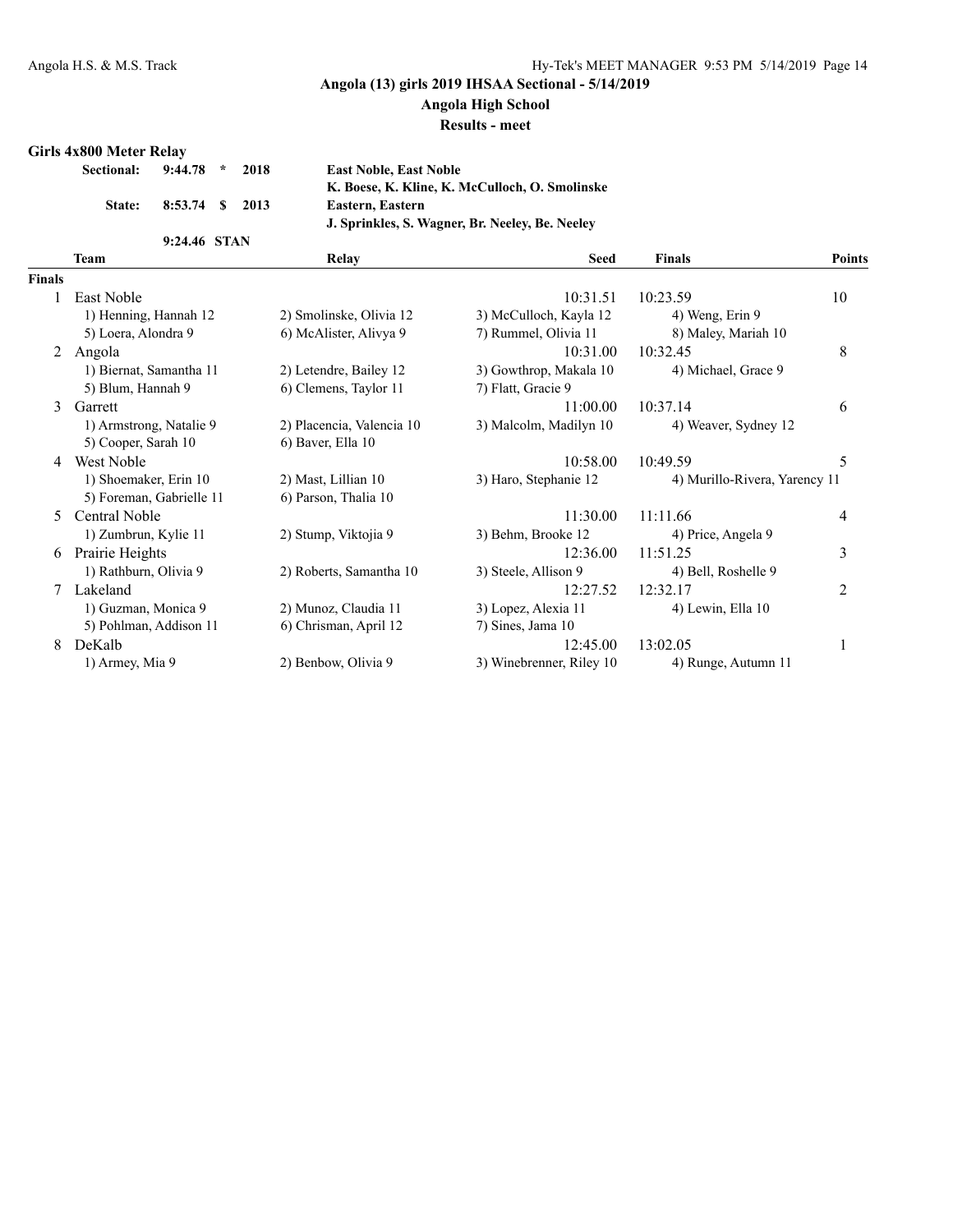# **Angola High School**

**Results - meet**

### **Girls High Jump**

| <b>Sectional:</b> | $5-07.25$ *  | 2008 | <b>Tiffany Fischer, Westview</b> |
|-------------------|--------------|------|----------------------------------|
| State:            | 6-00 S       | 1985 | Angela Bradburn, Norwell         |
|                   | 5-04.50 STAN |      |                                  |

|        | Name                      |     | Yr School          | <b>Seed</b> | <b>Finals</b> | <b>Points</b> |
|--------|---------------------------|-----|--------------------|-------------|---------------|---------------|
| Finals |                           |     |                    |             |               |               |
|        | Leatherman, Meleah        | 12  | Central Noble      | 5-06.00     | 5-04.00       | 10            |
| 2      | Napier, Dezirae           |     | 12 Prairie Heights | 5-00.00     | $4 - 10.00$   | 6.33          |
|        | Walz, Morgan              | 10- | East Noble         | $4 - 08.00$ | $4 - 10.00$   | 6.33          |
|        | Behm, Brooke              |     | 12 Central Noble   | $4 - 10.00$ | $4 - 10.00$   | 6.33          |
| 5      | Rettig, Brooklynn         |     | 9 Lakeland         | 5-01.00     | J4-10.00      | 4             |
| 6      | Aaron, Kalli              |     | 9 Prairie Heights  | $4 - 10.00$ | $J4-10.00$    | 3             |
|        | Geiger, Brittney          | 9.  | Eastside           | $5 - 00.00$ | $4 - 08.00$   | 2             |
| 8      | Lockwood, Brooke-Destinee |     | 12 DeKalb          | 4-08.00     | J4-08.00      |               |
| 9      | Kessler, Sullivan         |     | 10 Eastside        | $5 - 00.00$ | J4-08.00      |               |
| 10     | Martin, Natalia           | 12  | DeKalb             | 4-08.00     | $4 - 06.00$   |               |
| 10     | Logan, Kaylah             | 12. | East Noble         | $4 - 06.00$ | $4 - 06.00$   |               |
| 10     | Smith, Jazmyn             | 9.  | West Noble         | $4 - 10.00$ | $4 - 06.00$   |               |
|        | Haro, Yesenia             | 11  | West Noble         | $4 - 10.00$ | NH            |               |
| ---    | Flatt, Gracie             | 9.  | Angola             | $4 - 06.00$ | NH            |               |
|        | Harrell, Morgan           | 9   | Garrett            | $4 - 04.00$ | NH            |               |
|        | Baver, Alexandra          | 12  | Garrett            | $4 - 08.00$ | NH            |               |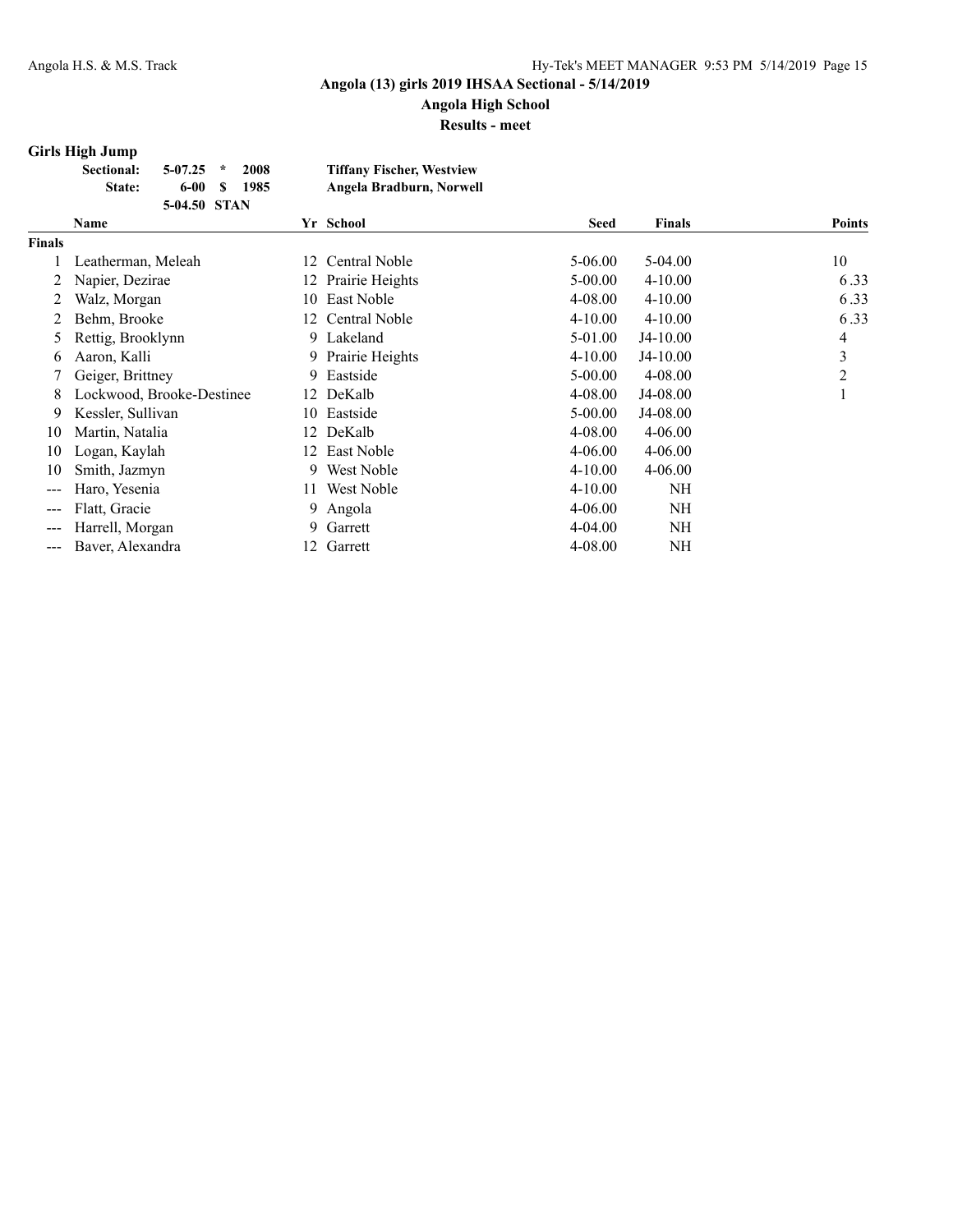## **Angola High School**

**Results - meet**

#### **Girls Pole Vault**

| <b>Sectional:</b> | $12-01$ *               | 2014 | <b>Kennedy Trine, Angola</b>        |
|-------------------|-------------------------|------|-------------------------------------|
|                   | State: 13-06.25 \$ 2009 |      | Ellie McCardwell, Pendleton Heights |
|                   | $11-02.00$ STAN         |      |                                     |

|                        | <b>Name</b>       |     | Yr School            | <b>Seed</b> | <b>Finals</b> | <b>Points</b> |
|------------------------|-------------------|-----|----------------------|-------------|---------------|---------------|
| Finals                 |                   |     |                      |             |               |               |
|                        | Garton, Kylie     | 10  | East Noble           | 10-00.00    | 10-07.00      | 10            |
| 2                      | Jordan, Anna      | 12  | <b>Central Noble</b> | 8-06.00     | 8-06.00       | 8             |
| 3                      | Norman, Delaney   | 11. | East Noble           | 8-06.00     | J8-06.00      | 6             |
| 4                      | Kuhn, Samantha    |     | 11 Fremont           | 8-06.00     | 8-00.00       | 4             |
| 4                      | Duhham, Danielle  |     | 9 Angola             | 8-00.00     | 8-00.00       | 4             |
| 4                      | Trine, Isabella   |     | 9 Angola             | 8-06.00     | 8-00.00       | 4             |
|                        | Gerke, Jesse      | 11- | Eastside             | 8-00.00     | J8-00.00      | 2             |
| 8                      | Malaivanh, Kailia |     | 11 Lakeland          | 8-06.00     | J8-00.00      |               |
| 9                      | Collins, Jala     |     | 10 DeKalb            | 7-06.00     | J8-00.00      |               |
| 10                     | Baver, Ella       |     | 10 Garrett           | 7-06.00     | $J8-00.00$    |               |
|                        | Shoemaker, Erin   | 10  | West Noble           | 7-06.00     | NH            |               |
| $---$                  | Leland, Alyssa    | 10- | Prairie Heights      | 7-06.00     | NH            |               |
| $\qquad \qquad \cdots$ | Toner, Joslyn     | 10. | Central Noble        | $7 - 00.00$ | <b>NH</b>     |               |
|                        | Smith, Shaylin    | 9.  | Lakeland             | $6 - 06.00$ | NΗ            |               |
|                        | Baver, Alexandra  | 12  | Garrett              | 7-06.00     | NΗ            |               |
| ---                    | Dailey, Katlyn    |     | 10 Prairie Heights   | $7 - 00.00$ | NΗ            |               |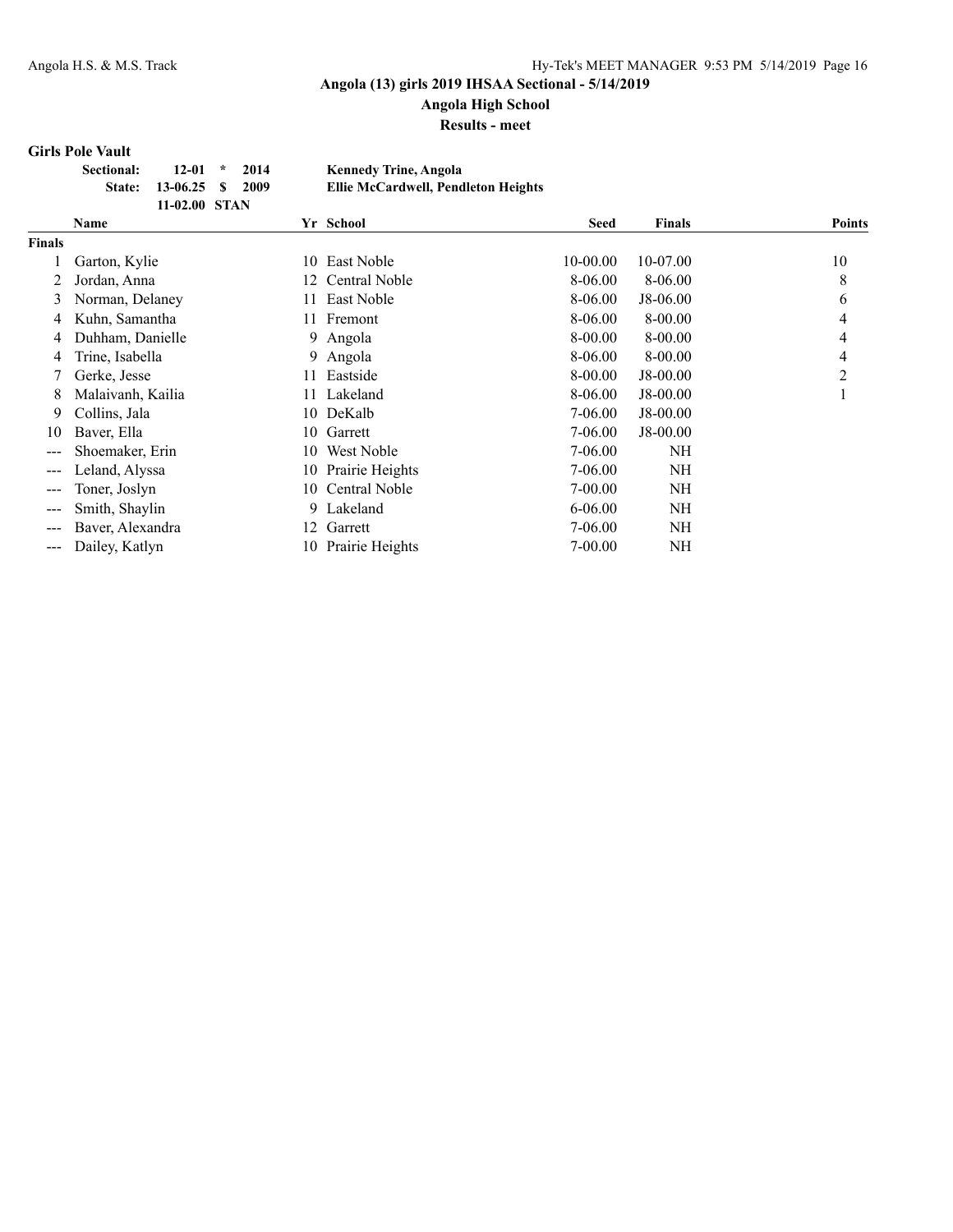## **Angola High School**

**Results - meet**

### **Girls Long Jump**

| <b>Sectional:</b> | 18-06         | $\star$ | 2018 | <b>Lexie Moriarity, East Noble</b>   |
|-------------------|---------------|---------|------|--------------------------------------|
| <b>State:</b>     | $20-04$ S     |         | 1986 | <b>Tonya Sedwick, Jeffersonville</b> |
|                   | 17-08.25 STAN |         |      |                                      |

|               | <b>Name</b>           |     | Yr School            | <b>Seed</b> | <b>Finals</b> | <b>H#</b>      | <b>Points</b> |
|---------------|-----------------------|-----|----------------------|-------------|---------------|----------------|---------------|
| <b>Finals</b> |                       |     |                      |             |               |                |               |
|               | Kelley, Bethany       | 12  | DeKalb               | 15-09.00    | 16-00.00      | 1              | 10            |
|               | Schermerhorn, Madison | 12. | West Noble           | 16-00.00    | J16-00.00     |                | 8             |
| 3             | Leslie, Morgann       | 10  | DeKalb               | 14-09.00    | 15-09.00      | л              | 6             |
| 4             | Moore, Jada           | 11  | Garrett              | 15-06.00    | 15-04.75      |                | 5             |
| 5             | Walz, Morgan          | 10  | East Noble           | 14-09.00    | 14-09.25      | I.             | 4             |
| 6             | Tuckerman, Dee Dee    | 9   | Prairie Heights      | 14-01.00    | 14-08.50      | 2              | 3             |
|               | Hall, Kyler           | 11  | Prairie Heights      | 14-08.00    | 14-07.50      |                | 2             |
| 8             | Torres, Sherlyn       | 9   | West Noble           | 14-05.00    | 14-04.25      | 2              |               |
| 9             | Jordan, Ashton        | 10  | East Noble           | 15-00.00    | 14-03.00      | 1              |               |
| 10            | Andrews, Lydia        | 10  | <b>Central Noble</b> | 14-07.00    | 14-00.50      |                |               |
| 11            | Geiger, Brittney      | 9   | Eastside             | 15-00.00    | 13-00.50      |                |               |
| 12            | Huffman, Natalie      | 9.  | Lakeland             | 13-05.00    | 12-09.50      | 2              |               |
| 13            | Close, Cassidy        |     | 10 Angola            | 13-08.00    | 12-09.00      | 2              |               |
| 14            | VanBuskirk, Maya      | 11. | Garrett              | 12-01.00    | $11 - 10.25$  | 2              |               |
| 15            | Replogle, Grace       | 9   | <b>Central Noble</b> | $11-04.00$  | $11-04.00$    | $\overline{2}$ |               |
| 16            | Smith, Shaylin        | 9.  | Lakeland             | 11-09.00    | $11 - 02.25$  | 2              |               |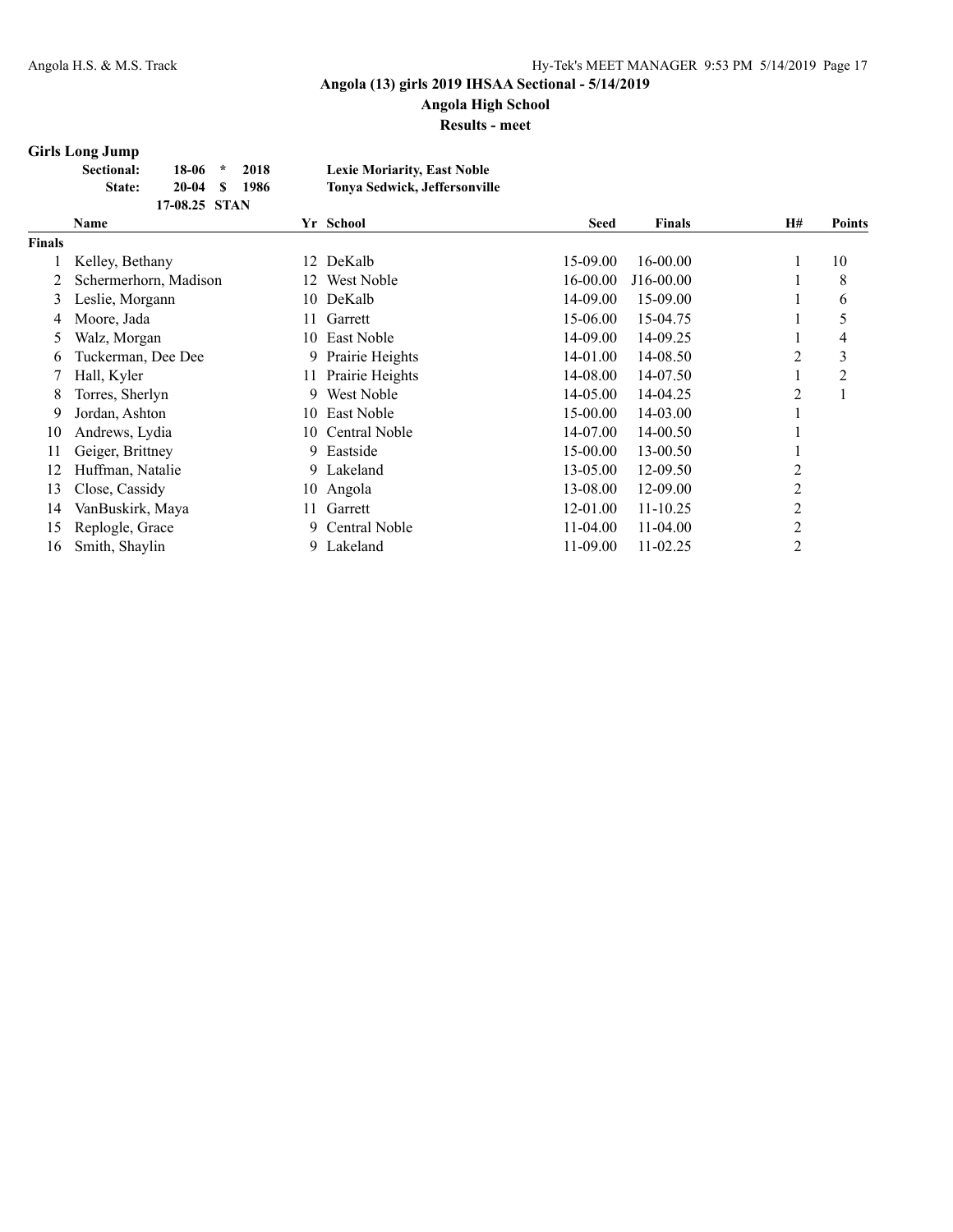**Angola High School**

**Results - meet**

#### **Girls Shot Put**

| Sectional: 43-07.25 * |               | 2011 | <b>Rachel Dincoff, DeKalb</b> |
|-----------------------|---------------|------|-------------------------------|
| State:                | $50-09$ S     | 2011 | <b>Tori Bliss, Portage</b>    |
|                       | 40-08.50 STAN |      |                               |

|               | Name              |    | Yr School       | <b>Seed</b> | <b>Finals</b> | <b>H#</b>        | <b>Points</b> |
|---------------|-------------------|----|-----------------|-------------|---------------|------------------|---------------|
| <b>Finals</b> |                   |    |                 |             |               |                  |               |
|               | Davis, Jessica    | 11 | Angola          | 37-11.00    | 38-03.00      | 3                | 10            |
| 2             | Ayres, Katelyn    | 11 | Central Noble   | 36-09.00    | 38-02.00      | 3                | 8             |
| 3             | Whitman, Chloe    | 12 | Eastside        | 33-00.00    | 34-00.00      | 3                | 6             |
| 4             | Bates, Alayna     | 12 | Westview        | 33-00.00    | 33-11.00      | 3                | 5             |
| 5             | Summers, Madelyn  | 12 | East Noble      | 32-03.00    | 33-10.00      | 3                | 4             |
| 6             | Roose, Keirstin   | 10 | Lakeland        | 32-06.00    | 33-00.00      | 3                | 3             |
|               | Miller, LeAnna    | 12 | Westview        | 30-10.00    | 32-08.00      | $\overline{c}$   | 2             |
| 8             | Stoy, Abigail     | 12 | Angola          | 31-06.00    | 31-08.50      | 3                | 1             |
| 9             | Best, Sadie       | 10 | Garrett         | 31-02.00    | 31-04.00      | $\overline{c}$   |               |
| 10            | Gross, Angela     | 12 | West Noble      | 29-05.00    | 30-02.50      | $\overline{2}$   |               |
| 11            | Brown, Audrey     | 10 | DeKalb          | 30-07.00    | 30-01.00      | $\overline{2}$   |               |
| 12            | Myers, Kennedy    | 10 | Prairie Heights | 29-08.50    | 29-10.00      | $\boldsymbol{2}$ |               |
| 12            | Hicks, Carla      |    | 10 DeKalb       | 32-05.00    | 29-10.00      | 3                |               |
| 14            | Hartman, Karlie   | 9. | Prairie Heights | 27-08.00    | 29-07.00      | $\overline{c}$   |               |
| 15            | Weaver, Abigail   | 9. | Garrett         | 27-00.00    | 29-06.00      |                  |               |
| 16            | Holman, Molly     | 10 | Eastside        | 29-00.00    | 28-05.50      | 2                |               |
| 17            | Crawford, Madison |    | 10 Fremont      | 26-09.00    | 27-06.00      |                  |               |
| 18            | Smith, Jazmyn     | 9. | West Noble      | 29-07.00    | 27-04.00      | 2                |               |
| 19            | Norris, Delia     |    | 10 East Noble   | 24-04.00    | 26-07.00      |                  |               |
| 20            | Kaiser, Caylie    | 9  | Hamilton        | 26-01.50    | 25-11.00      |                  |               |
| 21            | Munoz, Litzy      | 9. | Lakeland        | 27-07.00    | 25-08.00      |                  |               |
| 22            | Eaton, McKenzie   | 10 | Fremont         | 23-00.00    | 24-01.00      |                  |               |
| 23            | Myers, MaKENZI    | 9  | Hamilton        | 18-06.00    | 19-03.00      |                  |               |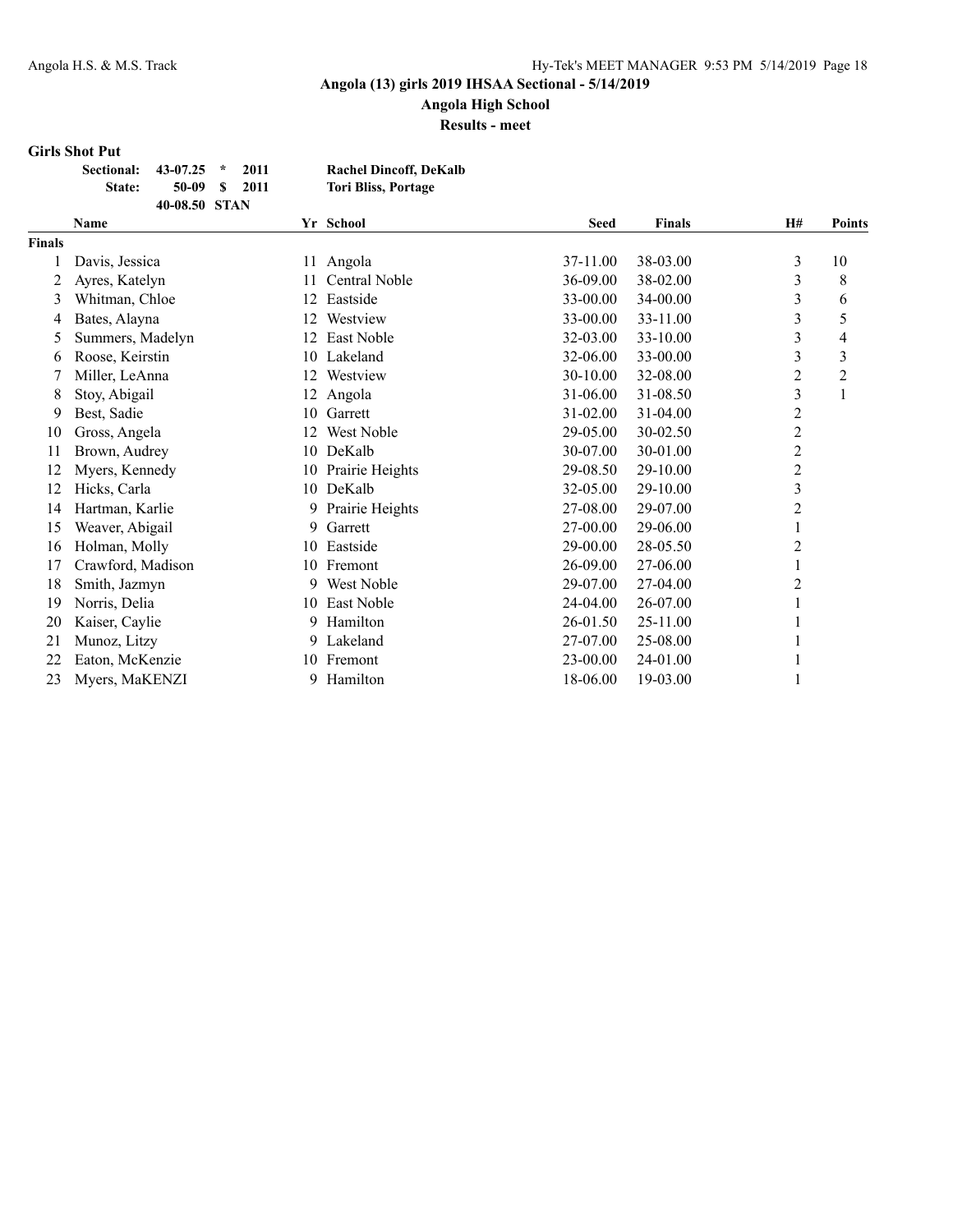**Angola High School**

**Results - meet**

#### **Girls Discus Throw**

| <b>Sectional:</b> | $141 - 09$ * | 2012           | <b>Rachel Dincoff, DeKalb</b>          |
|-------------------|--------------|----------------|----------------------------------------|
| <b>State:</b>     |              | 168-06 \$ 2013 | <b>Adriana Brown, Lawrence Central</b> |
|                   | 125-05 STAN  |                |                                        |

|               | <b>Name</b>            |    | Yr School       | <b>Seed</b> | <b>Finals</b> | H#             | <b>Points</b> |
|---------------|------------------------|----|-----------------|-------------|---------------|----------------|---------------|
| <b>Finals</b> |                        |    |                 |             |               |                |               |
|               | Roose, Keirstin        | 10 | Lakeland        | 126-00      | 118-09.00     | 3              | 10            |
| 2             | Ayres, Katelyn         | 11 | Central Noble   | 124-05      | 113-01.00     | 3              | 8             |
| 3             | Rhoades, Lexy          | 12 | East Noble      | 101-04      | 98-03.50      | 3              | 6             |
| 4             | Bates, Alayna          | 12 | Westview        | 91-11       | 97-10.50      | 3              | 5             |
| 5             | Myers, Kennedy         | 10 | Prairie Heights | 84-06       | 91-11.00      | 2              | 4             |
| 6             | Whitman, Chloe         | 12 | Eastside        | $95 - 00$   | 90-10.00      | 3              | 3             |
|               | Miller, LeAnna         | 12 | Westview        | 96-04       | 90-01.50      | 3              | 2             |
| 8             | Mendez, Breanna        | 10 | Angola          | 87-00       | 88-05.00      | $\overline{c}$ |               |
| 9             | Best, Sadie            | 10 | Garrett         | 94-08       | 83-11.00      | 3              |               |
| 10            | Winebrenner, Devon     | 12 | DeKalb          | $91 - 11$   | 83-02.00      | $\overline{c}$ |               |
| 11            | Brown, Audrey          |    | 10 DeKalb       | 86-07       | 80-10.00      | 2              |               |
| 12            | Hartman, Karlie        | 9  | Prairie Heights | 73-02       | 79-11.50      |                |               |
| 13            | Kaiser, Caylie         | 9  | Hamilton        | $90 - 00$   | 78-03.00      | $\overline{c}$ |               |
| 14            | Klopfenstein, Courtney | 12 | Garrett         | 86-10       | 77-10.00      | $\overline{2}$ |               |
| 15            | Munoz, Litzy           | 9. | Lakeland        | 72-05       | 76-03.00      |                |               |
| 16            | Summers, Madelyn       | 12 | East Noble      | 96-02       | 75-02.50      | 3              |               |
| 17            | Davis, Jessica         | 11 | Angola          | 85-00       | 75-01.00      | $\mathbf{2}$   |               |
| 18            | Whitman, Cayla         | 10 | Eastside        | 78-00       | 74-05.00      | 2              |               |
| 19            | Crawford, Madison      | 10 | Fremont         | 69-07       | 68-06.50      |                |               |
| 20            | Gross, Sara            | 9  | West Noble      | 64-04       | 63-02.00      |                |               |
| 21            | Eaton, McKenzie        | 10 | Fremont         | 63-06       | 58-10.00      |                |               |
| 22            | Wallen, Lauren         | 11 | West Noble      | 66-10       | 55-01.00      |                |               |
| 23            | Myers, MaKENZI         | 9. | Hamilton        | 52-08       | 49-09.50      |                |               |